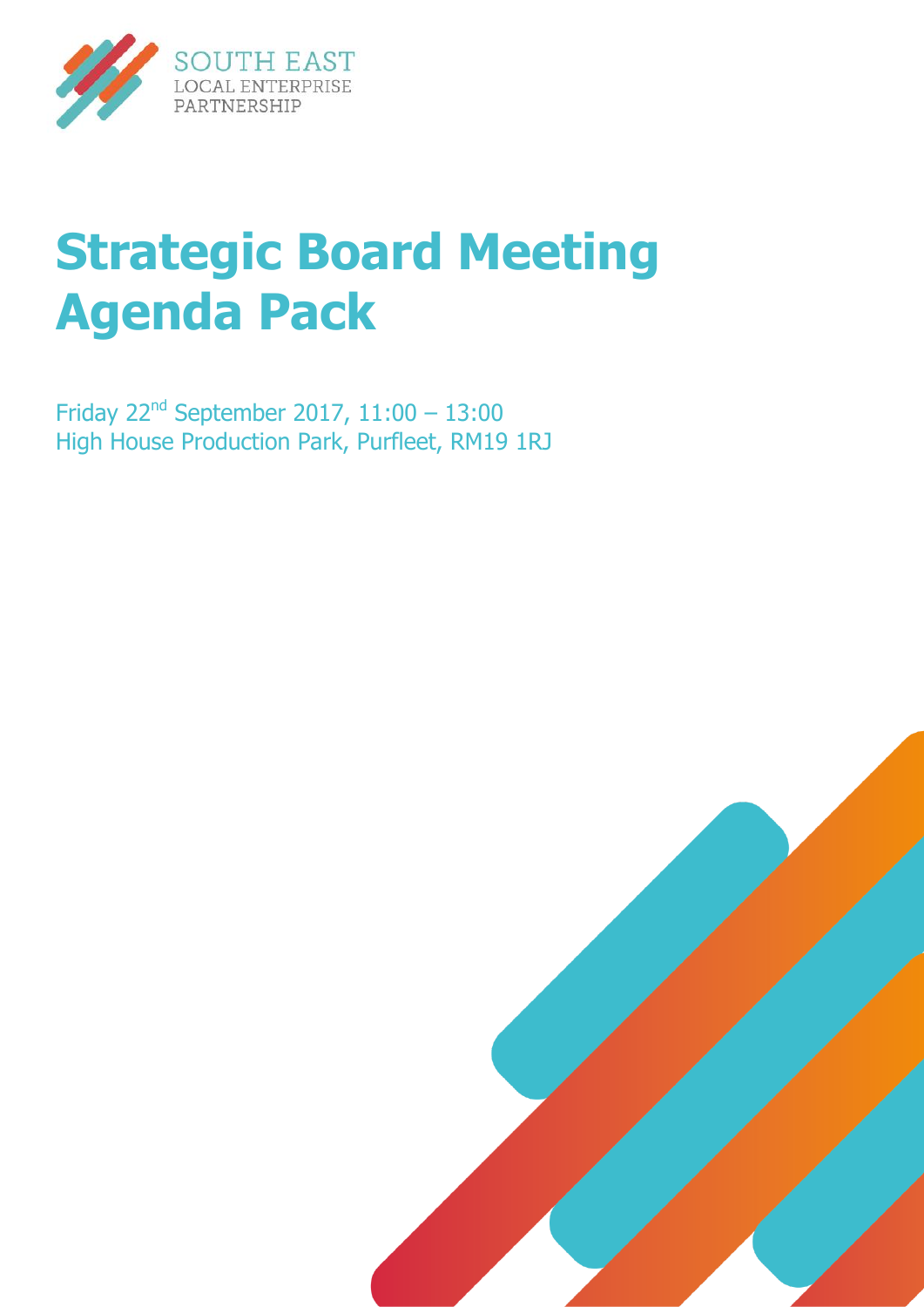

| 11.00 |    | <b>Welcome</b> and introductions                                                 | Chris Brodie              |
|-------|----|----------------------------------------------------------------------------------|---------------------------|
| 11.05 |    | <b>Minutes</b> and actions from $9th$ June 2017 meeting <b>page 3</b>            | <b>Chris Brodie</b>       |
|       |    | <b>Matters arising</b>                                                           |                           |
|       |    | <b>Declarations of interest</b>                                                  |                           |
| 11.10 |    | <b>Strategic Economic Plan presentation</b>                                      | Adam Bryan                |
|       |    | Initial findings and progress to date<br>Agreement on next steps                 |                           |
| 11.50 | 4  | Growth Hub $-$ 2018 and beyond page 7                                            | Adam Bryan                |
|       |    | The national position<br><b>SELEP's South East Business Hub</b>                  |                           |
| 12.15 |    | <b>Capital Programme update presentation</b>                                     | <b>Rhiannon Mort</b>      |
|       |    | Including a spotlight on LGF delivery to date                                    |                           |
| 12.25 | 6. | The Mayor's Transport Strategy page 16                                           | <b>Rhiannon Mort</b>      |
|       |    | Inclusion decision on approving SELEP's draft response                           |                           |
| 12.40 |    | AOB, including                                                                   | Chris Brodie              |
|       |    | Local bids to Growth & Housing Fund and Housing &<br>Infrastructure Fund page 26 | Lucy Spencer-<br>Lawrence |
| 12.50 | 8  | <b>Close &amp; Thanks</b>                                                        | <b>Chris Brodie</b>       |

#### **Attached for information only:**

- a. Material from today's **[Accountability Board](https://cmis.essexcc.gov.uk/essexcmis5/CalendarofMeetings/tabid/73/ctl/ViewMeetingPublic/mid/410/Meeting/3760/Committee/149/SelectedTab/Documents/Default.aspx)**
- b. Bids to Growth HF and HIF **page 26**

#### **Future Meeting Dates**

- 1. 15<sup>th</sup> December 2017, Ashford College
- 2. 16<sup>th</sup> March 2018
- 3. 2018/19 dates tbc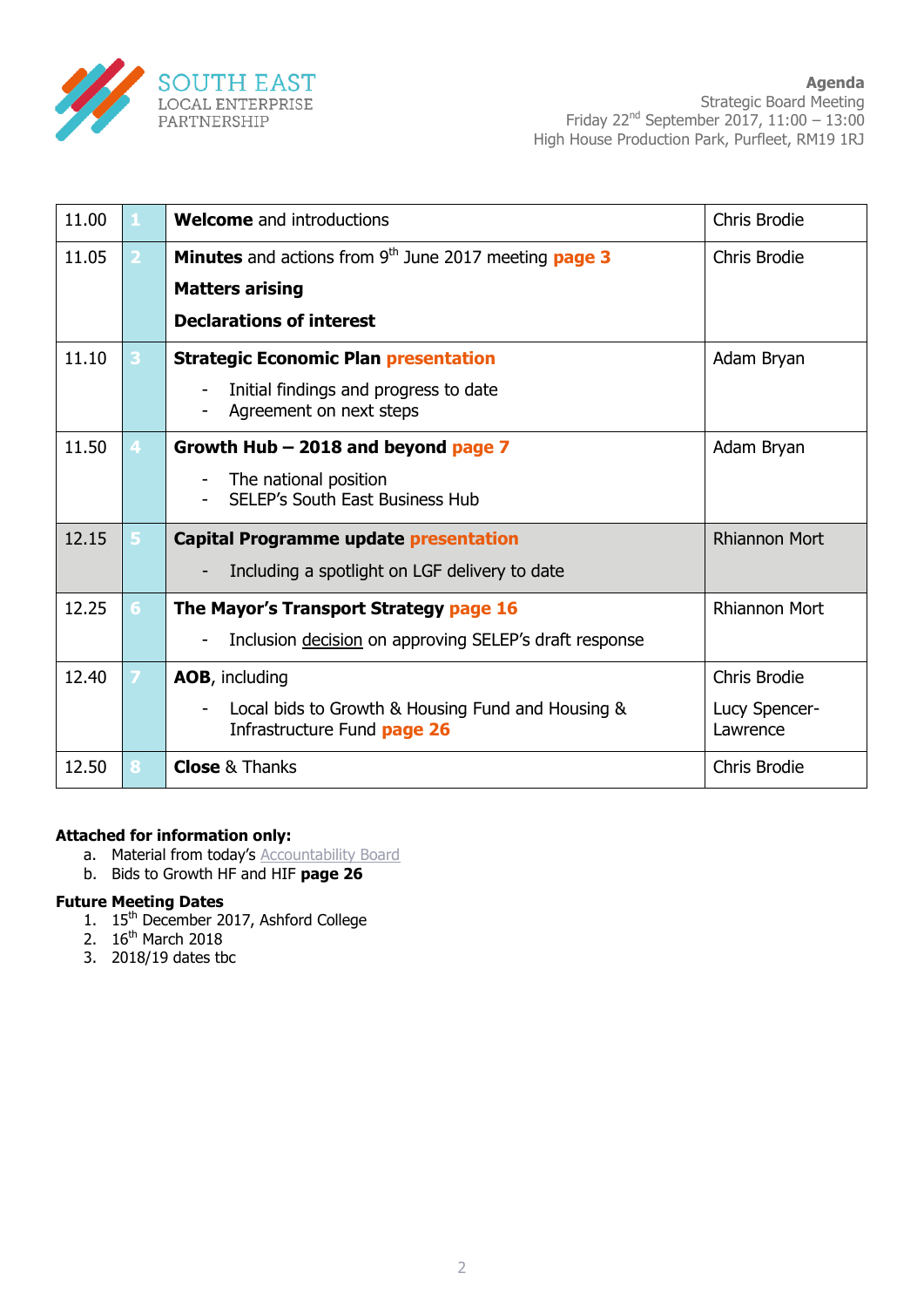

#### **Strategic Board Meeting,**

## **Friday 9th June 2017**

#### **Minutes**

| <b>Attending</b>                             |                                                          |
|----------------------------------------------|----------------------------------------------------------|
| Chris Brodie                                 | Chairman                                                 |
| George Kieffer                               | Vice Chairman for Essex and South Essex                  |
| <b>Graham Peters</b>                         | Vice Chairman for East Sussex                            |
| Susan Baxter                                 | University of Brighton                                   |
| Cllr Kevin Bentley                           | Deputy Leader of Essex County Council                    |
| Adam Bryan                                   | <b>SELEP Managing Director</b>                           |
| David Burch                                  | <b>Essex Chamber of Commerce</b>                         |
| <b>Cllr Graham Butland</b>                   | Leader of Braintree Council                              |
| <b>Cllr Paul Carter</b>                      | Leader of Kent County Council                            |
| Miranda Chapman for Geoff Miles              | Pillory Barn                                             |
| Cllr Howard Doe for Cllr Rodney Chambers     | Deputy Leader, Medway Council                            |
| <b>Stewart Drew</b>                          | De La Warr Pavilion                                      |
| Julian Drury                                 | <b>C2C National Express</b>                              |
| <b>Cllr Peter Fleming</b>                    | Leader of Sevenoaks District Council                     |
| Cllr Keith Glazier                           | Leader of East Sussex County Council                     |
| Jo James                                     | Kent Invicta Chambers                                    |
| Cllr John Lamb                               | Leader of Southend Borough Council                       |
| Prof Iain Martin for Prof Anthony Forster    | Anglia Ruskin University                                 |
| <b>Andrew Metcalf</b>                        | Maxim PR                                                 |
| Cllr Gagan Mohindra for Cllr Chris Whitbread | Epping Forest District Council, Finance Portfolio Holder |
| David Rayner                                 | <b>Birkett Long</b>                                      |
| Graham Razey                                 | East Kent College                                        |
| <b>Clive Soper</b>                           | <b>East Sussex FSB</b>                                   |
| Paul Thomas                                  | <b>Orbit Homes</b>                                       |
| <b>Cllr Graham Wells</b>                     | Wealden District Council                                 |

#### **Apologies**

Geoff Miles, Prof Anthony Forster, Cllr Rodney Chambers, Cllr Paul Watkins, Cllr Chris Whitbread and Marc Myers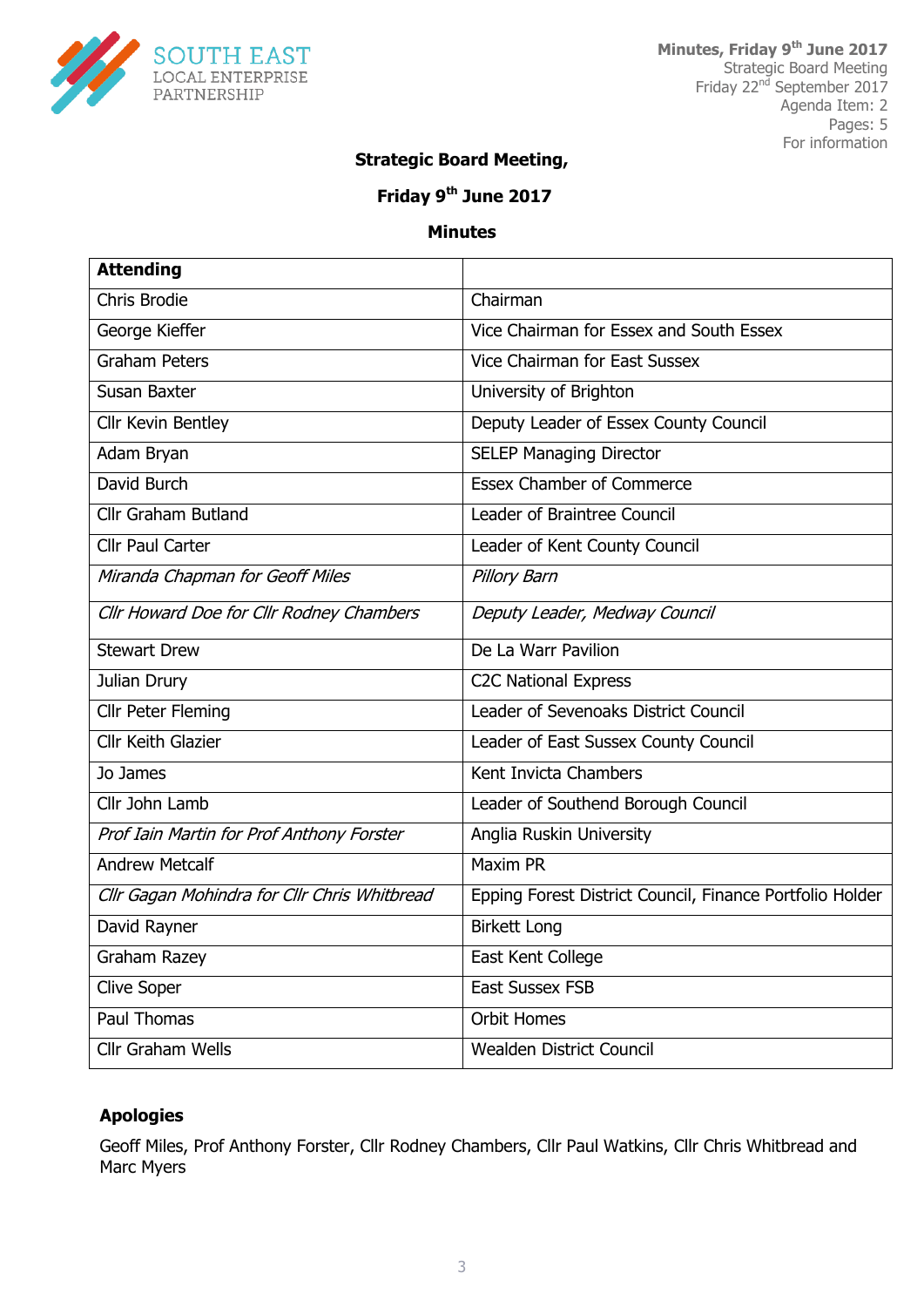

#### **1. Welcome and Introductions**

- 1.1. Chris welcomed Board members and observers to the meeting.
- 1.2. Chris commented that it is business as usual until further news is announced following yesterday's General Election.

#### **2. Minutes and Actions from 3rd March 2017 meeting, Matters Arising and Declarations of Interest**

- 2.1. George Kieffer requested that his reported conflict of interests are amended, the changes have been noted.
- 2.2. Cllr Gagan Mohindra requested point 2.7 is amended to state Epping Forest College.

**Action:** The minutes will be revised to reflect both changes.

2.3. Chris asked for declarations of interests pertaining to the day's agenda; Julian Drury declared interest regarding LGF project, London Gateway. George Kieffer declared an interest as a Visit Essex Board member.

#### **With these changes, the minutes from the previous meeting were agreed.**

- 2.4. Adam Bryan noted during matters arising, that SELEP met with the Department for Communities and Local Government (DCLG) and Mary Ney regarding transparency and assurances of how Local Enterprise Partnerships work. SELEP, and specifically the Accountability Board arrangements, were very positively received during the meeting.
- 2.5. A report on Mary Ney's work is not likely to be made public; Adam will be attending a further meeting, 14<sup>th</sup> June 2017, to discuss the findings of the report and will feed any clear messages back to the Strategic and Accountability Boards.

#### **3. Lower Thames Crossing**

- 3.1. Chris welcomed Highways England to the meeting.
- 3.2. Robert Audsley thanked the Board for their invitation to present and ongoing support regarding the Lower Thames Crossing.
- 3.3. Following on from the announcement of the preferred route, the team are now progressing with the project development stage, which will last approximately two to three years.
- 3.4. Robert explained to the Board the planned ongoing engagement with local communities, businesses and Councils and the proposals to minimise negative environmental impact of the crossing.
- 3.5. Robert advised the Board that the Lower Thames Crossing consultation received in excess of 47,000 responses.
- 3.6. It was reiterated that the team were duty bound to ensure connectivity with existing road infrastructure and a high level of performance from the new crossing.
- 3.7. Cllr Gagan Mohindra questioned the cost of the crossing and its estimated opening. Robert confirmed the estimated cost sat between £4.4 - £6.2 billion and the estimated opening was between 2025 – 2027 depending on the funding streams and due diligence required.
- 3.8. Robert advised the Board that the Government's policy is that all estuarial crossings are chargeable, it is anticipated there will be integration with other crossings regarding payment and hands free payments.
- 3.9. Robert confirmed Highways England is working closely with Local Authorities to support them to release any future development land which may be unlocked through the Lower Thames Crossing.
- 3.10. The next few months will see the release of their strategic visions and goals in which Highways England hopes to further engage the local area.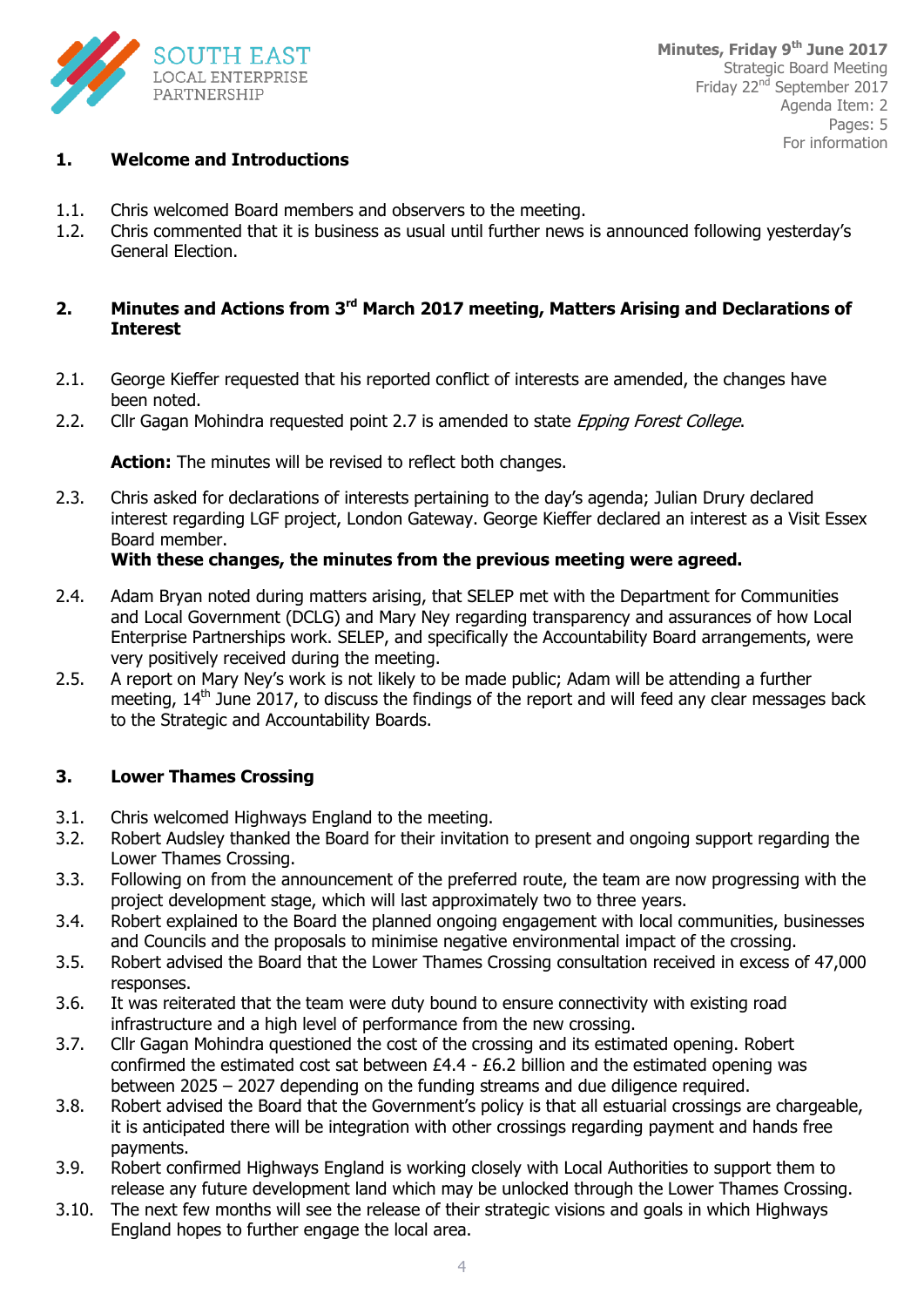

3.11. At the end of the presentation Robert asked the Board to continue their partnership working with the Lower Thames Crossing team.

#### **4. Forming the SEP: emergent theme, wider policy**

#### **Sub-national Transport Bodies**

- 4.1. Chris welcomed Rupert Clubb, East Sussex County Council.
- 4.2. Rupert updated the Board on progress to date on the development of the South East Sub-National Transport Body (STB), *Transport for the South East*. He explained the need for the STB to be aware of opportunities and closing the productivity gap in the South East.
- 4.3. Rupert advised the Board of the potential role the STB has to shape and influence rail franchising.
- 4.4. Rupert confirmed to the Board that conversations were taking place across borders of STB groups; Adam reiterated the role that the LEP has in supporting the work of the STB and the influence that the LEP has at board level.
- 4.5. A copy of the presentation can be found [here.](http://www.southeastlep.com/meeting/selep-strategic-board-meeting-9th-june-2017)

#### **Innovate UK**

- 4.6. Chris welcomed Howard Partridge, Innovate UK.
- 4.7. Howard introduced his presentation, advising on the Board of Innovate UK's intention to work closely with all businesses in the area to increase the productivity across all businesses; supporting the ambition of the area to be globally competitive.
- 4.8. Howard advised the Board that the Science and Innovation Audits are currently with the Department for Business, Energy and Industrial Strategy (BEIS) for comments prior to reports being finalised. Adam confirmed the LEP has access to both audits in the region and will be utilising the findings of these.
- 4.9. Jo James commented the ongoing support for businesses through Innovate UK is well received by Kent Invicta Chambers. However, work on communications with small and medium businesses could be further improved through different styles and language.
- 4.10. A copy of the presentation can be found [here.](http://www.southeastlep.com/meeting/selep-strategic-board-meeting-9th-june-2017)

#### **5. ESIF Update**

- 5.1. Lorraine presented on SELEP's involvement in decision making and how this differs across the three European funding options that are available.
- 5.2. Through the ESIF sub-committee meeting SELEP has the opportunity to manoeuvre at a national level.
- 5.3. Lorraine advised the Board the ESIF sub-Committee reports to the national growth board, if money allocated to the South East area is not being spent in a timely manner this is when we would be requested to return funds.
- 5.4. European Regional Development Fund (ERDF) is reported to various working groups. SELEP's ERDF Technical Facilitator, Jo Simmons is to support bids in the area and facilitate support where appropriate.
- 5.5. There are currently ten contracted ERDF projects, each of which is running well.
- 5.6. European Social Fund (ESF) is running at £50million worth of contracts in the area.
- 5.7. There is currently £20million of match funding available and Louise Aitken, SELEP Skills Lead is engaging with stakeholders and SELEP working groups to ensure this plugs necessary gaps.
- 5.8. European Agricultural Fund for Rural Development (EAFRD) is capital grant for rural businesses. An EAFRD sub-group meets to discuss the strategic fit of each application and reports to the ESIF subcommittee.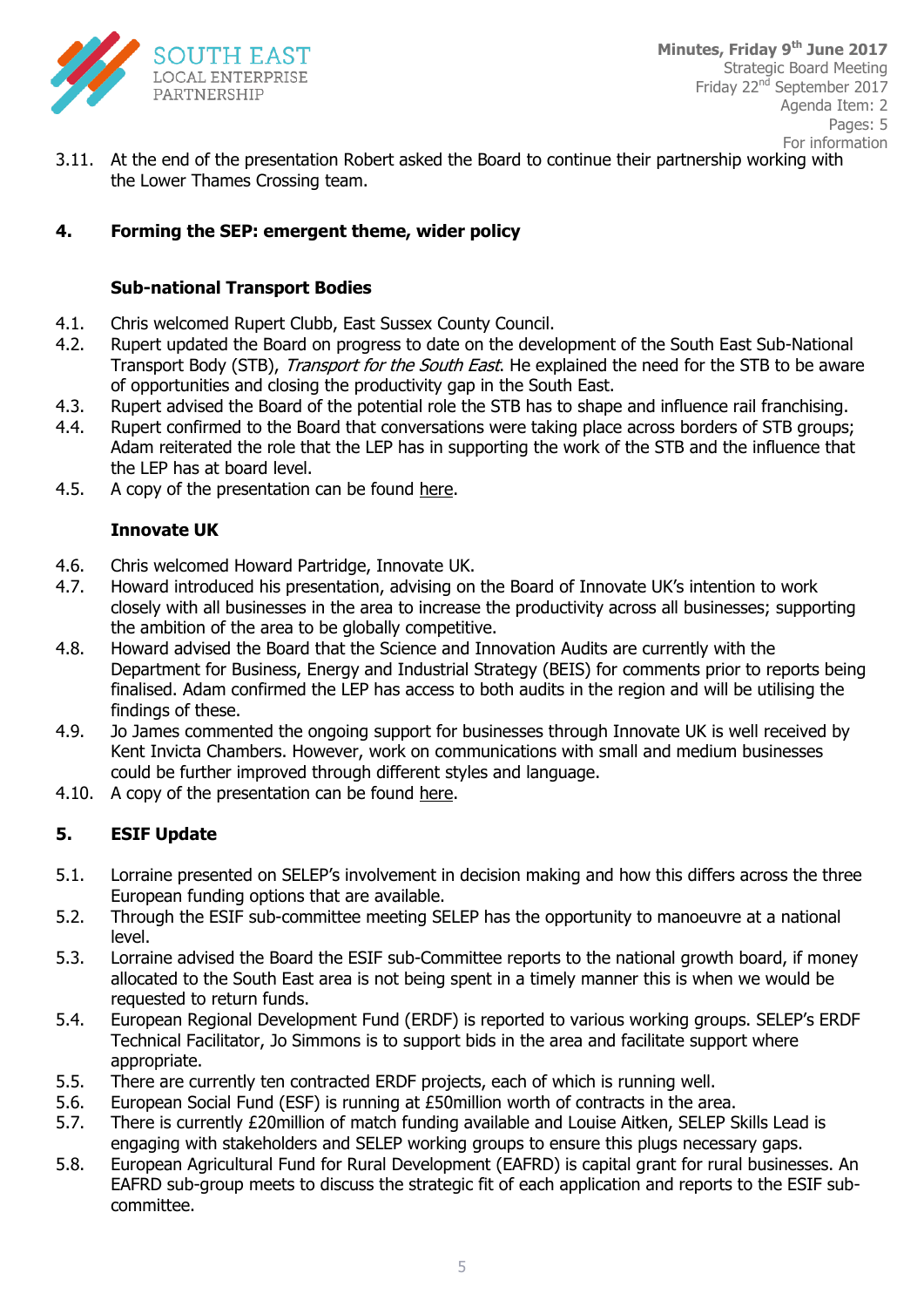

- 5.9. Lorraine is currently working on post-Brexit options and funding that could be available for the LEP area.
- 5.10. Jo James asked how the Board are able to influence decisions. Lorraine confirmed this was done previously through the ESIF Strategy and that SELEP working groups are engaged at numerous stages also.
- 5.11. George Kieffer advised the Board Louise had delivered a useful presentation which can be found [here.](http://www.southeastlep.com/images/uploads/resources/ESF_Overview_for_SELEP_Area_May_2017.pdf)

#### **6. Working Groups**

- 6.1. Adam introduced the Board to a proposal to release Growing Places Fund revenue funding for project development.
- 6.2. The proposed approach is light-touch and will be implemented in line with the requirements of the Assurance Framework.
- 6.3. The secretariat proposed that up to £500,000 is made available per year for working groups to support pan LEP projects.
- 6.4. Adam advised that whilst small revenue funding allocations are an Executive decision, the Board's endorsement will be sought in advance of approval for contributions being given.
- 6.5. It is proposed that working group champions, who are also Board members, are formalised. Additional reporting on working group updates can be made through their champions.
- 6.6. Julian Drury noted his caution to the LEP eroding the GPF funding; Adam confirmed the money is available to be used.
- 6.7. Adam noted in the past SELEP have been unable to offer funding to working groups, this is an opportune chance to support them.
- 6.8. Adam talked through each working group project requesting funding; these were North Kent Enterprise Zone, South East Creative Economy Network – Culture Coasting and Tourism Working Group – Colours and Flavours.
- 6.9. Adam confirmed both the LEP secretariat and the Accountable Body would seek further information around for each funding request, ensuring they are fully compliant with the Assurance Framework.
- 6.10. It was confirmed where working groups have received funding, reporting back to the Strategic Board will occur during the working groups standing item.
- 6.11. **The approach to the Working Groups Funding was approved.**
- 6.12. **Funding for the following projects was approved, subject to their applications satisfactorily meeting the requirements of the approach, particularly with regards to demonstration of value for money:**
	- **North Kent Enterprise Zone;**
	- **South East Creative Economy Network – Culture Coasting; and**
	- **Tourism Working Group – Colours and Flavours**

#### **7. Growing Places Fund 2**

- 7.1. Rhiannon advised the Board that an in-depth report on Local Growth Funding (LGF) and Growing Places Fund (GPF) can be found as part of the SELEP Accountability Board papers and a summary is provided [here.](http://www.southeastlep.com/meeting/selep-accountability-board-26th-may-2017)
- 7.2. To date, £49million GPF has been invested, 13 projects have been allocated funding and repayments have started to be made on some of these projects.
- 7.3. Rhiannon advised the Board of the proposed approach to GPF re-investment and prioritisation of projects; over 3 years approximately £9.3million will be available.
- 7.4. The Board were asked to agree the approach to GPF re-investment, the timescales for GPF Round 2 and the approach to the charging of interest on new GPF investments.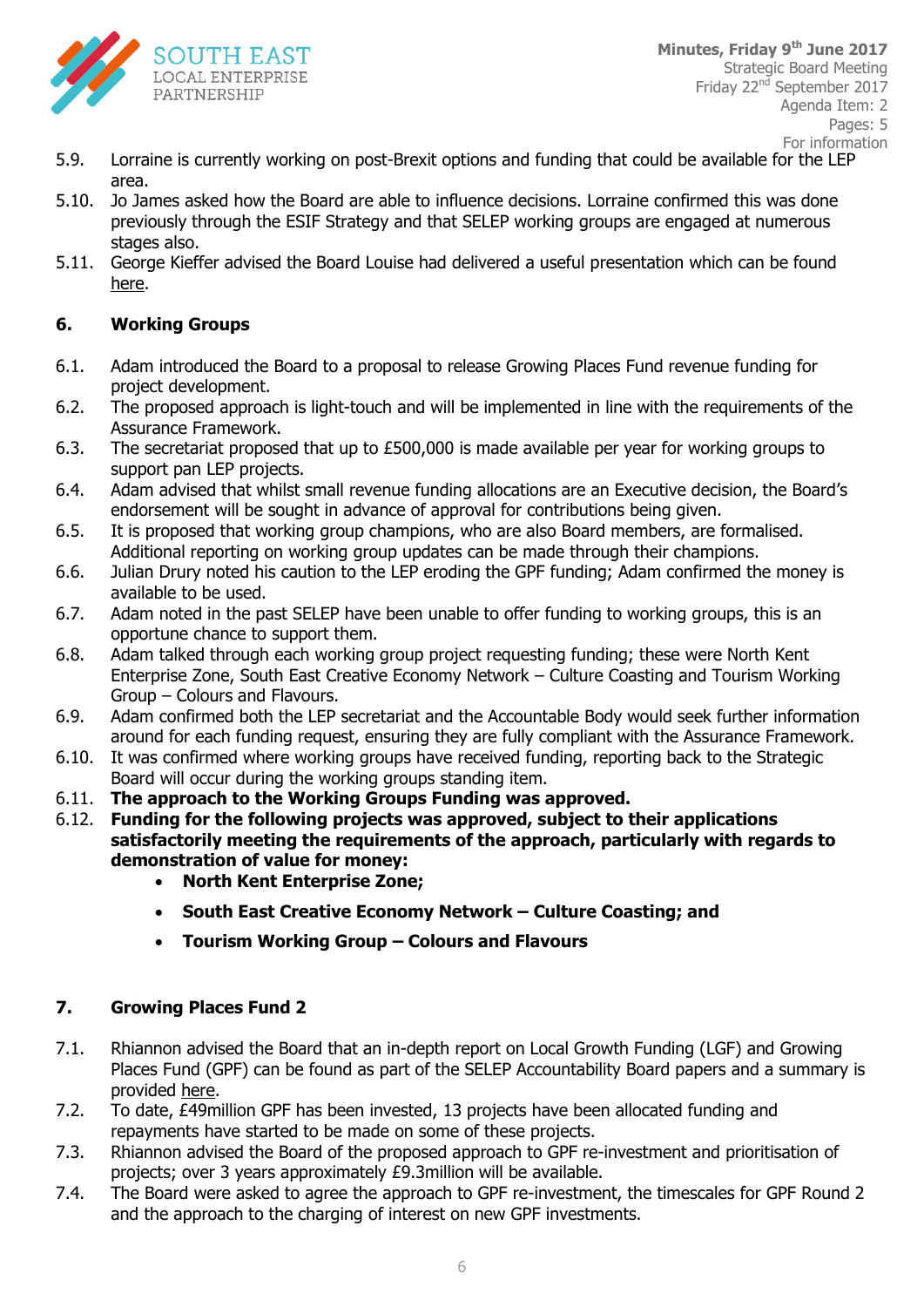

#### 7.5. **The Board agreed:**

- **The methodology and eligibility criteria for Growing Places Fund re-investment, as set out in Appendix 4.**
- **The timescales for Growing Places Fund re-investment, as set out in Table 2**
- **Interest will be charged on new GPF loan investments at two percent below the Public Works Loan Board or zero (whichever is higher). The rate will be agreed at the point of the credit agreement being signed and will be fixed through the duration of the agreement. This will be reviewed if Interest Rates rise substantially.**
- **A late repayment fine will be incurred if the project fails to make loan repayments as per the schedule agreed within each Project's the Credit Agreement with SELEP Accountable Body. This fine will be equivalent to the charging of interest at market rate from the point of default on the loan repayment.**

#### **8. Any Other Business**

- 8.1. Adam advised the Board that SELEP had received 9 tenders for the SEP refresh and the outcome of the tender assessment process would be discussed with the Chair and Vice-Chairs this afternoon. \*\***Following the meeting The Service Design Company were appointed\*\***
- 8.2. Due to the delay in appointing a successful consultant, it is currently intended that the SEP will be available for sign off at the December 2017 Strategic Board Meeting.
- 8.3. Cllr Paul Carter requested the SEP refresh occurred in a collaborative manner. Adam confirmed this would be a collaborative piece of work, reiterating this was explicitly written into the project brief.
- 8.4. Suzanne Bennett advised the Board that the statement of accounts had been shared for information. Any further questions can be sent to: [Suzanne.Bennett@essex.gov.uk](mailto:Suzanne.Bennett@essex.gov.uk)
- 8.5. Adam drew the Board's attention to the National Productivity Investment Fund bids in the agenda pack, noting that there is no formal decision sought from the Board, however, the LEP will be asked to endorse bids through a letter of support.
- 8.6. Cllr Paul Carter informed the Board that the Royal St George Golf Course will be hosting the 2020 British Golf Open. Prior to the Open event being held improvement works are needed at Sandwich train station. However, currently there, is a shortfall of funding. Cllr Paul Carter sought confirmation of the progress for SELEP to award funding to the project. Rhiannon Mort said that SELEP Secretariat are working with officers at Kent County Council to develop a Business Case to come forward to a future Accountability Board meeting for a funding decision, as required under SELEP Assurance Framework.

#### **11. Close**

11.1 Chris thanked participants and closed the meeting.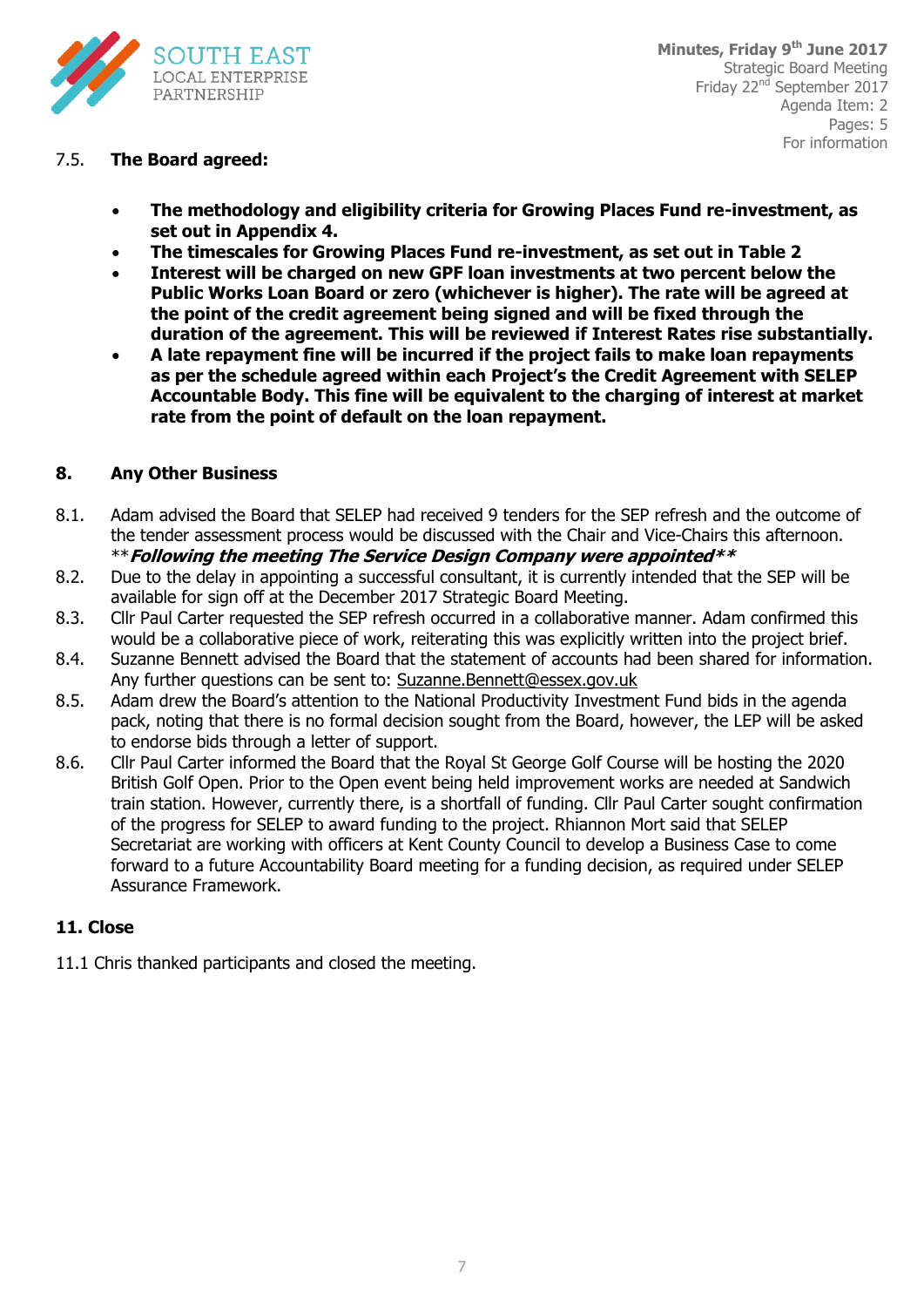

#### **Item 4 -Growth Hub – 2018 & Beyond**

#### **1. Purpose**

- 1.1 The purpose of this paper is to provide the Board with background information on the Growth Hubs. This includes the history of the policy implementation, the operation of the Growth Hubs in the South East, evidence of impact and the potential issues facing Growth Hubs from April 2018.
- 1.2 This paper and consequent discussion will be used to shape a full decision paper that will be presented to Board for decision in December.

#### **2. Recommendations**

2.1 The Board is asked to discuss the provision of business support in the wider setting of economic growth so that officers are able to bring back a decision paper on the future model in December.

#### **3. Background**

#### **Inception of Growth Hubs**

- 3.1 There are currently 38 Growth Hubs operating in England. The Growth Hubs are local public/private sector partnerships that join up national and local business support so it is easy for businesses to find the help they need to start up, scale up and create more jobs. The Growth Hub programme is at the heart of Government's policy to simplify the business support environment and make it more accessible and joined up.
- 3.2 Prior to 2011, the national business support programme was delivered through Business Link. Following the closure of Business Link in 2011, there were clear indications that business support provision was becoming fragmented and it was becoming increasingly difficult for businesses, or individuals with a view to establishing a business, to get clear advice on what support was available and how to access it.
- 3.3 To address these problems, the Department of Business Innovation and Skills (BIS now BEIS), developed the Growth Hub programme. This policy covered the whole of England and the original intention was that Growth Hubs would be a central repository of information, advice and support and offer a holistic approach to business support within a defined geographical area.
- 3.4 The first phase of Growth Hubs was focussed on those areas with City Deals (Within the SELEP area, one Growth Hub had been established as part of the Southend City Deal), but BIS/BEIS decided that the programme should be rolled out and that there should be a Growth Hub in each LEP area and the delivery of the Growth Hub services would be the responsibility of the LEPs.

#### **The SELEP Model**

- 3.5 Within the SELEP area, one Growth Hub had been established as part of the Southend City Deal before the national roll out. It was reported to the March 20<sup>th</sup> March 2015 Strategic Board that the SELEP Growth Hub would be a hub and spoke model. There would a South East Growth Hub website, known as the South East Business Hub [\(www.southeastbusiness.org.uk\)](http://www.southeastbusiness.org.uk/) but this website would direct users to the appropriate sub-hub for their geographical area. Three sub-hubs were set up; Business East Sussex (BES); Business Essex, Southend and Thurrock (BEST) and the Kent and Medway Business Hub.
- 3.6 It was agreed that the Southend Growth Hub that was already established would expand to cover the Greater Essex area and become the BEST Growth Hub.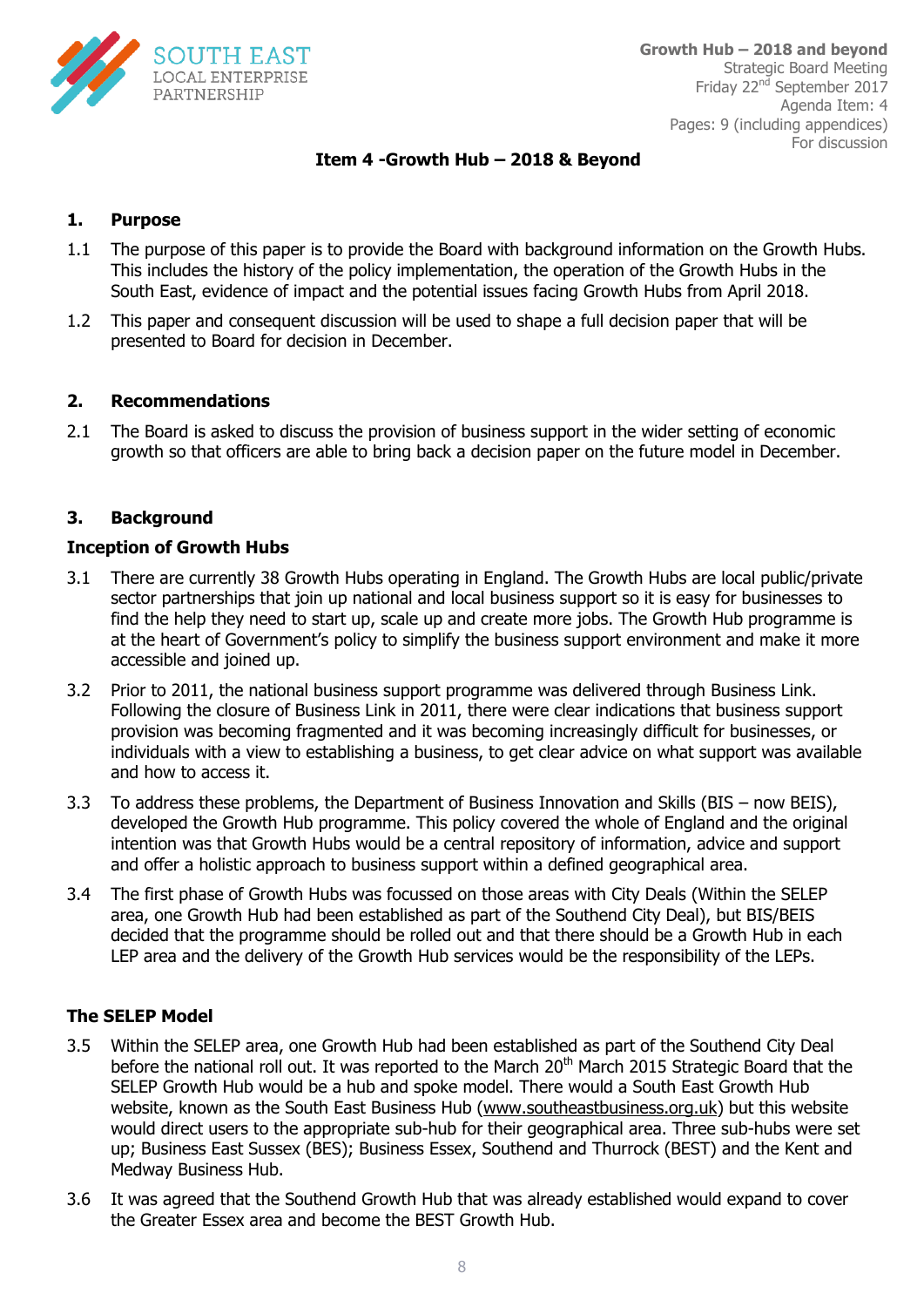

3.7 A number of Local Authorities across the SELEP area have decreased their economic development team capacities in light of the ongoing budgetary pressures. As a result, there has been increasing reliance on the Growth Hubs to fill this gap. The majority of economic growth teams will now refer all business support enquiries directly to the Growth Hub.

#### **Costs of the programme**

- 3.8 Central Government provided a total of £800,000 of revenue funding to LEPs in financial year 2015/16 to support the setup and running costs of the Growth Hubs. It was agreed within SELEP, that each sub-hub would work on the basis that fit best with local needs and the operating principles of the delivery organisations (Southend-on-Sea Borough Council, Kent County Council and East Sussex County Council). Southend continued with their in-house offer whilst both Kent and East Sussex contracted with private companies to deliver support in their areas.
- 3.9 Government has made available £656,000 of revenue funding in each of the two subsequent financial years to support the Growth Hub operations. The split of these funds across the central hub and the three sub-hubs can be seen below at Table 1. This funding ensures that all businesses or individuals have the opportunity to access Growth Hubs on a 'free at first point of contact' basis.

|                            | <b>Business</b> | <b>Business</b><br>Southend, Medway<br>Essex and | Kent and<br><b>Growth</b> | <b>Business</b><br>East |                      |
|----------------------------|-----------------|--------------------------------------------------|---------------------------|-------------------------|----------------------|
|                            | South East      | Thurrock                                         | Hub                       | <b>Sussex</b>           | <b>Total Funding</b> |
| Quarter 1                  | 5,000           | 51,345                                           | 56,189                    | 28,280                  | 140,814              |
| Quarter 2                  | 5,000           | 73,000                                           | 56,189                    | 28,270                  | 162,459              |
| Quarter 3                  | 41,045          | 56,500                                           | 56,189                    | 28,270                  | 182,004              |
| Quarter 4                  | 5,000           | 72,195                                           | 65,258                    | 28,270                  | 170,723              |
| Total Govt Funding 2017/18 | 56,045          | 253,040                                          | 233,825                   | 113,090                 | 656,000              |

#### **Table 1**

- 3.10 Local Authorities have also provided some further funding to support and enhance the services in their areas. Kent County Council has provided a total of £119,000 and East Sussex has provided nearly £82,000 of additional funding since 2015/16. In both cases this was funded from the SEEDA legacy funds that were transferred to authorities that previously were covered by the South East Economic Development Agency. As Southend was previously in the East of England region they received no funding from the SEEDA Legacy, but the Council has provided gifts in kind to the Growth Hub, including accommodation and back office services for the Hub.
- 3.11 The Growth Hub Steering group commissioned a report to examine the options for the service to move towards a more sustainable, commercialised model. The report is available at Appendix 1 to this paper.
- 3.12 The report highlights the work of the national Growth Hub Network Financial Sustainability Group that was established by BEIS. The Group found that, given the key principle of BEIS that Growth Hubs should remain free of charge to businesses at first point of contact; few Growth Hubs are focussing on generating revenue directly from businesses or individuals supported.
- 3.13 There is a potential opportunity to secure revenue through from organisations who want to sell their products or services to Growth Hub clients. This is an option that can be explored for the South East.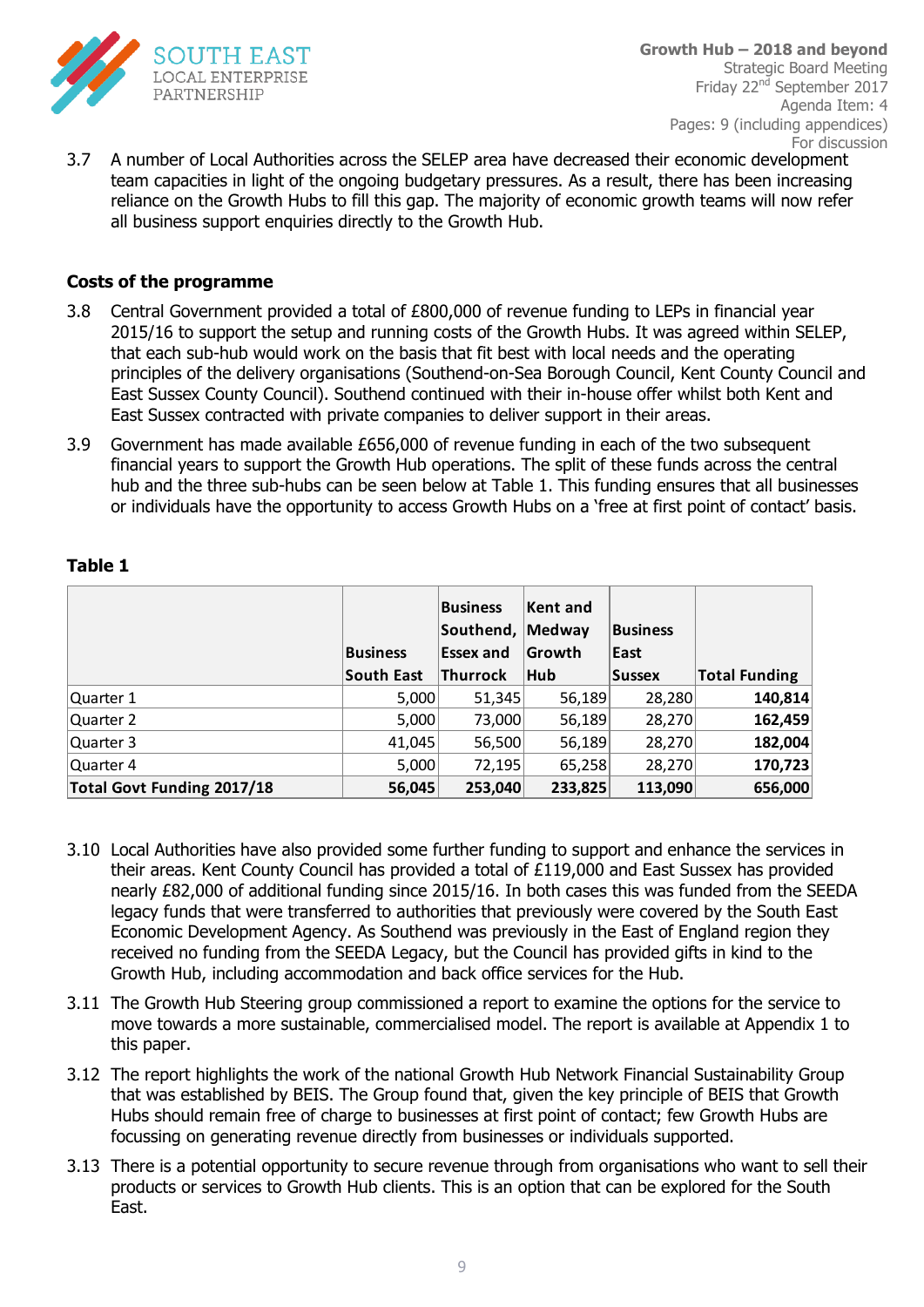

- 3.14 The report could not find any examples of Growth Hub sustainability plans and there was a strong view expressed by those interviewed for the report that becoming financially dependent on a partner and generating income could undermine the impartiality and independence of the Growth Hub. This may also result in Growth Hubs competing with the private sector and support organisations such as Chambers of Commerce and Federation of Small Businesses, in particular if the Growth Hub adopts a membership model.
- 3.15 The commercialisation of the Growth Hub website was also investigated. Generally, a website would need between 500 to 1,000 unique visitors a day to be able to make meaningful amounts of income from advertising. The SELEP websites are currently achieving around 50 unique hits per day. In addition, the Growth Hub websites do not offer access to a unique audience, which would reduce the rates at which advertisers would be willing to pay.
- 3.16 A number of different options are being pursued across the country, but to date no single option has been identified that would allow the Growth Hub to become self-sustaining. It is likely that a combination of different approaches would be needed to create the levels of revenue required to support current activity levels and some of these models would necessitate up-front investment. All models would require either increased resource or diverted resource within the teams to manage the additional activity and administration created.

#### **Activity to date and Economic Impact**

- 3.17 The table below shows the activity carried out across the SELEP area since the Growth Hub was launched. 'Business connections' includes unique users of the website, attendees at events, and referrals to the national helpline or other support.
- 3.18 Whilst Growth Hubs do not have funding available to directly support businesses, many referrals are made to grant schemes that do offer such support. The 'funding secured' figures are likely to be understated as not all grant-awarding bodies share this information.

| Number of Business Connections        | 44,120     |
|---------------------------------------|------------|
|                                       |            |
| Number of Businesses Supported        | 2,265      |
|                                       |            |
| <b>Funding Secured for Businesses</b> | £1,039,000 |
| Jobs created                          |            |
| Jobs safeguarded                      |            |

|  |  | 3.19 Table 2 – Growth Hub Activity |
|--|--|------------------------------------|
|  |  |                                    |

- 3.20 In addition, at Appendix 2, there is a report on the economic impact of the BEST Growth Hub, commissioned by Southend Council. Whilst the report only covered the activities of the Southend Sub Hub, it would be fair to assume that a similar impact is being made by the other two sub-hubs who are delivering similar activities.
- 3.21 The findings of the report were based on a survey of a random sample of businesses supported by the Growth Hub. Included in the benefits that the report identifies, businesses attributed an average 14% growth in turnover to the support they received from the Growth Hub.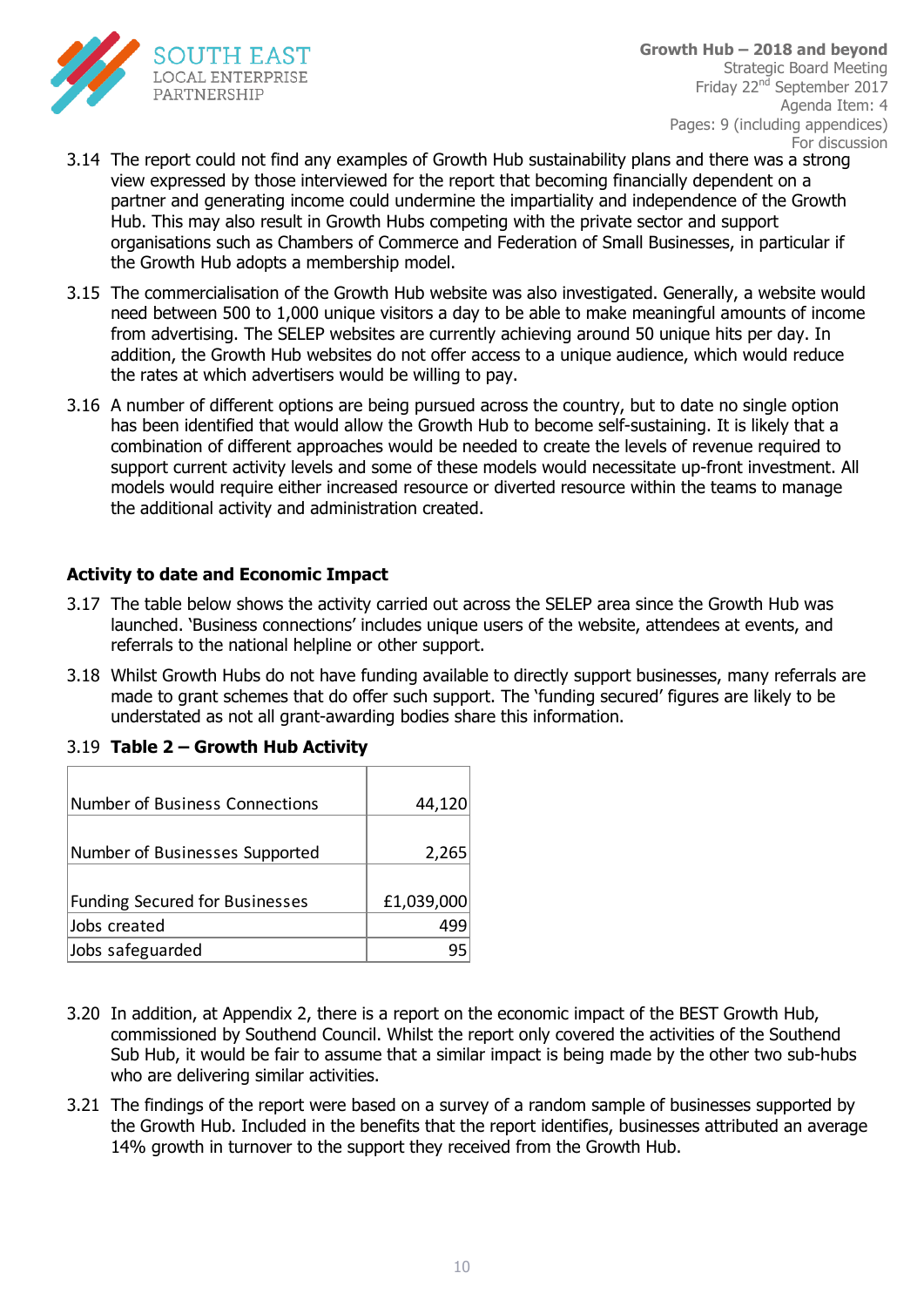

#### **Government Direction & Dependencies**

- 3.22 Since the establishment of the Growth Hub Programme, the national policy has shifted from a purely navigational solution to one of specific intervention. In particular, Government is very focussed on the 'scale up' element. Reference was also made to Growth Hubs in the Industrial Strategy Green Paper.
- 3.23 As well as central Government support, the Growth Hubs are closely linked and integral to the delivery of a number of European Funding programmes, in particular the European Regional Development Fund (ERDF).
- 3.24 There are currently ten contracted ERDF projects delivering business support. Top level information for these projects can be found at Appendix 3. These 10 projects represent £28.2m of ERDF funding and leverage a further £30m. All ERDF projects are contractually obliged to work with the Growth Hubs to ensure that the businesses receive the support and customer journey most suited to them, and to ensure maximum uptake of the interventions offered by the projects.
- 3.25 At Appendix 4 there is a table showing the total outputs expected from the ten projects already contracted, alongside the SELEP ESIF targets for the whole 2014-2020 programme. These outcomes are additional to those that measured and reported against by the Growth Hub and represent significant additional benefits offered, in particular, the commercialisation of new products enable by linking businesses with academic research support.

#### **Future funding commitment**

- 3.26 Currently the funding from Central Government is not guaranteed beyond March 2018. Government had previously stated that they wished to see Growth Hubs become 'self-financing'. There has been some debate about whether this means that Growth Hubs would move to a commercial model that does not rely on the public purse or whether it means that they are supported locally without direct funding from Central Government.
- 3.27 A number of Growth Hubs nationally have investigated different commercial models and the prevailing view is that it is not possible to offer a 'free at first point of contact' model without some public support. Government officials have indicated informally that they share this view and are currently working to build a case to continue funding, however this may be at a different value or on a different basis, for example cash match funding may be required in future whereas no match is currently requested.
- 3.28 It is expected that we will know whether continued support will be forthcoming around the time of the Autumn Budget (end of November or beginning of December), but the details around match or other application requirements is unlikely to be known until after Christmas at the very earliest.
- 3.29 The SEP review will consider the role of business support in the wider context for the SELEP, but discussions are needed now to consider the future of the SELEP Growth Hubs should funding reduce or indeed cease from next year.

#### **4. Next steps**

4.1 Following the Autumn Budget a further paper will be brought to the Strategic Board to consider the future of the Growth Hubs, depending on the funding available. Currently there is no revenue funding available within the SELEP budget to fund the Growth Hub programme and given the budgetary constraints that Local Authorities face and indications they have given, it is unlikely that they will be able to plug the gap.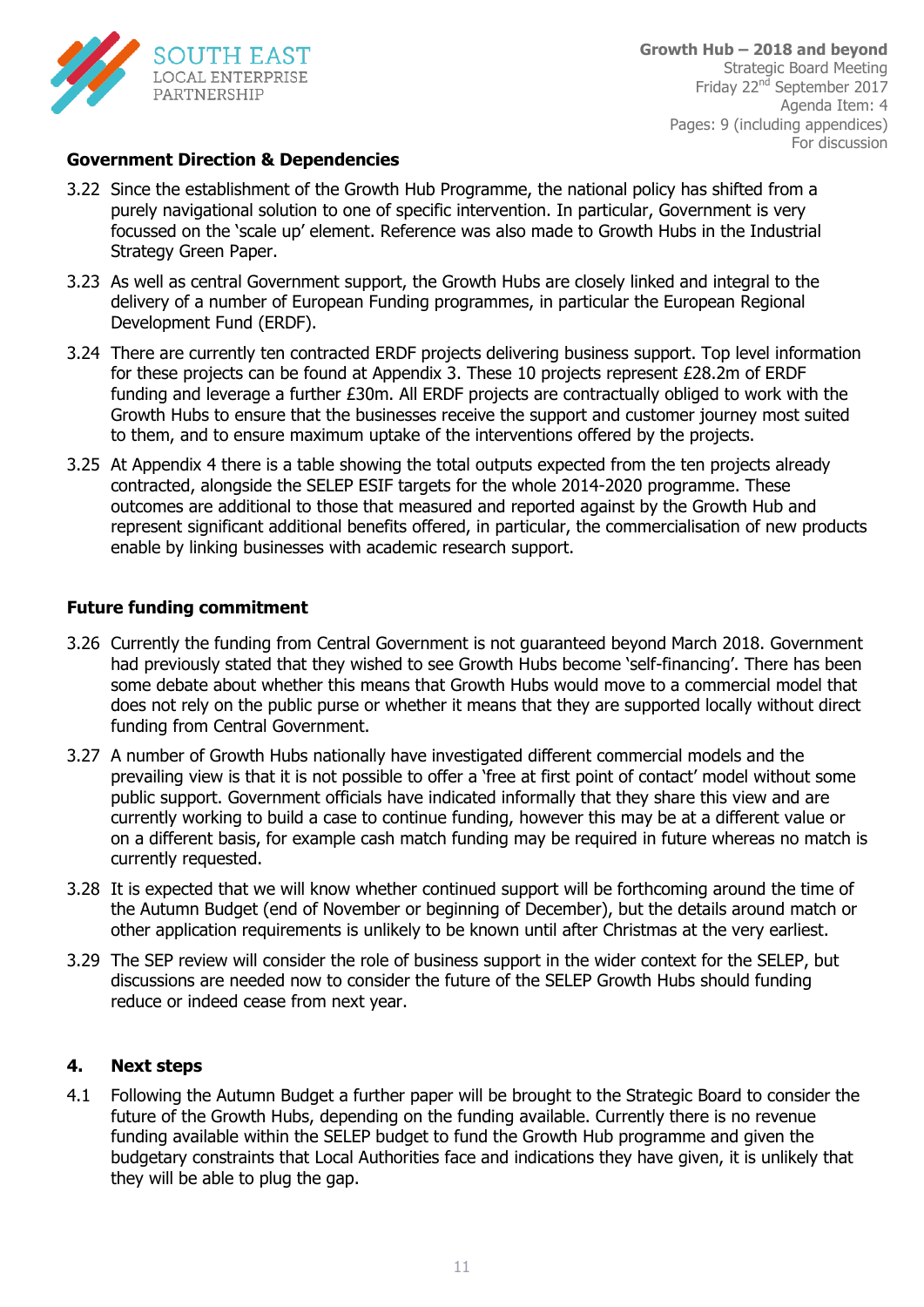

- 4.2 However, if the Growth Hub model is withdrawn, as well as the impact on businesses generally, there is a significant risk that the delivery of the ERDF Programme would be compromised and further support that should be available to the businesses of the South East is withdrawn.
- 4.3 A clear steer from the Strategic Board on their views for the requirement of business support in the South East and what role the Growth Hubs should play in that sphere will help to shape the potential models to be put forward once the funding situation becomes clearer.

Author: Suzanne Bennett Position: Finance Business Partner Contact details: [suzanne.bennett@essex.gov.uk](mailto:suzanne.bennett@essex.gov.uk) 033301 30823 Date: 13<sup>th</sup> September 2017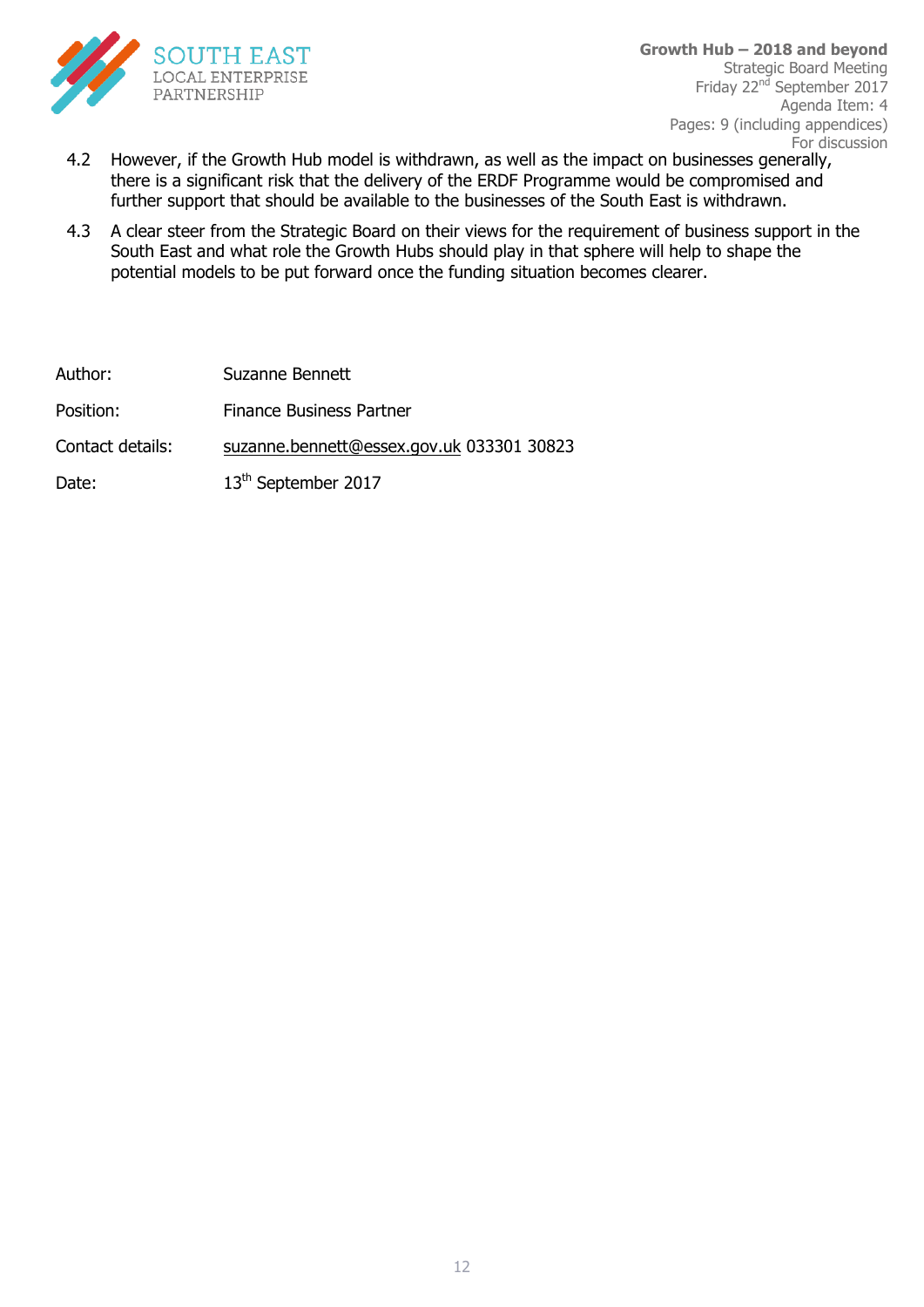

PLEASE NOTE – EMBEDDED DOCUMENTS CAN BE ACCESSED VIA THE WORD ATTACHMENT TO THIS DOCUMENT To:

| Appendix 1 - Growth Hub Mapping and<br><b>Sustainability Report</b> | <b>PDF</b><br><b>SELEP Growth Hub</b><br>Mapping and Sustaina |
|---------------------------------------------------------------------|---------------------------------------------------------------|
| Appendix 2 - Economic Impact Assessment of                          | PDF                                                           |
| <b>Business Southend, Essex and Thurrock</b>                        | <b>BEST Growth Hub</b>                                        |
| <b>Growth Hub</b>                                                   | Economic Impact Asse                                          |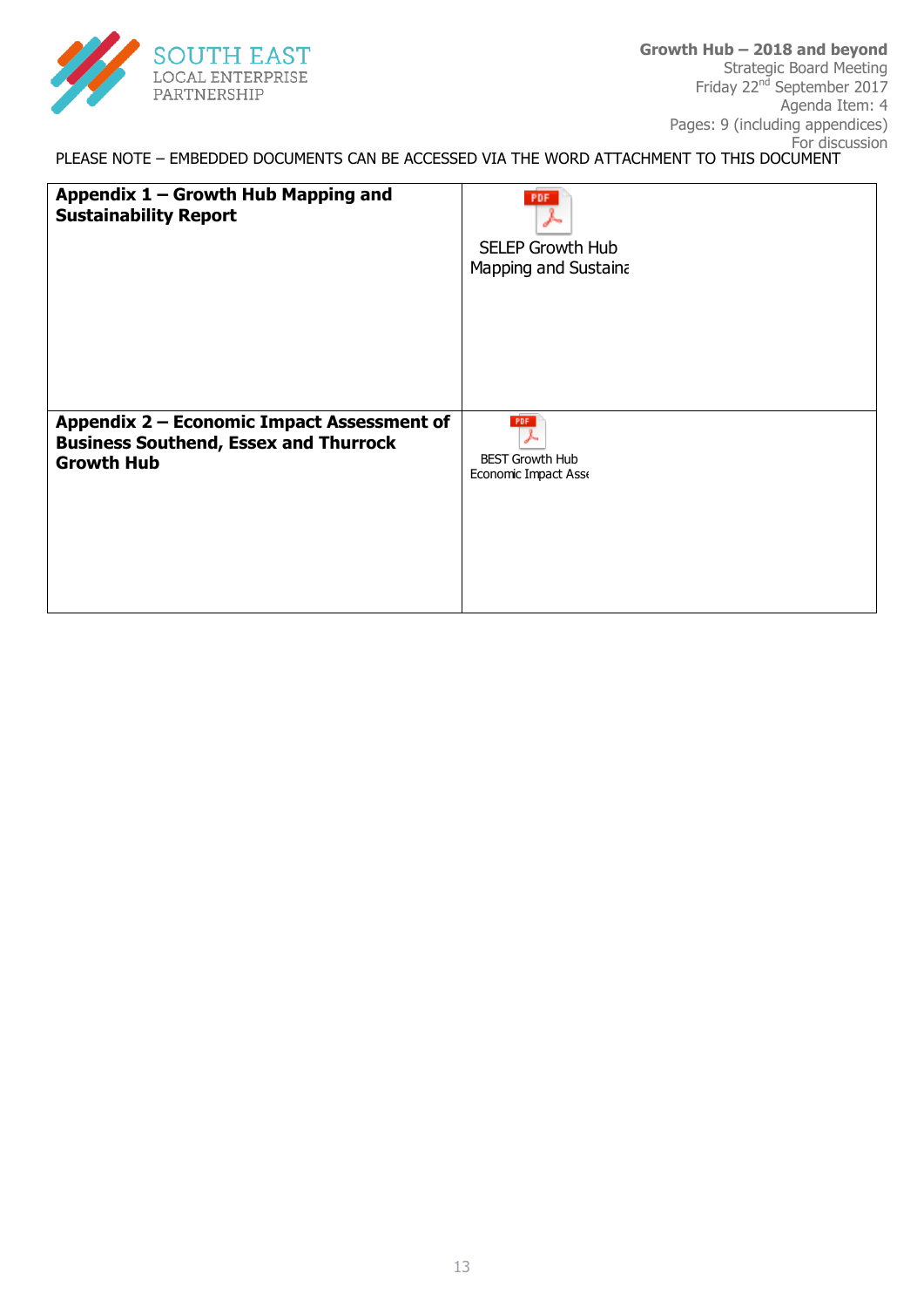

#### **Appendix 3 – ERDF Projects delivery Business Support**

| <b>Project</b>                                  | <b>ERDF</b> value | Coverage                                            | <b>Lead Organisation</b>           | <b>Beneficiaries</b>                                                                                                                              |
|-------------------------------------------------|-------------------|-----------------------------------------------------|------------------------------------|---------------------------------------------------------------------------------------------------------------------------------------------------|
| <b>Better off in Business</b>                   | £368,410          | <b>SELEP</b>                                        | The Prince's Trust                 | Unemployed young people interested in self-employment<br>and with a business idea they want to explore.                                           |
| <b>Essex Growth Programme</b>                   | £1,631,708        | Essex, Thurrock and<br>Southend                     | <b>NWES</b>                        | Pre-start individuals and SMEs <36 months old                                                                                                     |
| <b>Foreign Inward</b><br><b>Investment Kent</b> | £1,744,391        | Kent and Medway                                     | Kent County Council                | UK and foreign SMEs looking to relocate and/or expand<br>operations into Kent and Medway                                                          |
| <b>Get Exporting 2</b>                          | £2,041,000        | <b>SELEP</b>                                        | Exemplas                           | SMEs looking to sell overseas or develop internationally                                                                                          |
| KEEP+                                           | £3,296,204        | <b>SELEP</b>                                        | Anglia Ruskin<br><b>University</b> | SMEs looking to connect with academic expertise and<br>talent, and R&D facilities, to help them develop new<br>products and services              |
| Low Carbon across the<br><b>South East</b>      | £8,858,923        | <b>SELEP</b>                                        | Kent County Council                | SMEs looking to improve business performance using<br>energy efficiency measures, and LCEGS SMEs looking to<br>grow                               |
| <b>Manufacturing Growth</b><br><b>Programme</b> | £1,400,000        | <b>SELEP</b>                                        | <b>WMMBF Ltd</b>                   | SMEs in the manufacturing sector who are looking to<br>grow                                                                                       |
| <b>South East Business Boost</b>                | £6,116,639        | <b>SELEP</b>                                        | Southend Borough<br>Council        | An enhanced service to SELEP's core Growth Hubs to<br>support SMEs, including pre and small start-ups, looking<br>to grow and increase employment |
| <b>South East Invest</b>                        | £2,246,516        | Essex, Thurrock,<br>Southend, East<br><b>Sussex</b> | <b>Essex County</b><br>Council     | SMEs looking to relocate and/or expand operations into<br>Essex, South Essex and East Sussex                                                      |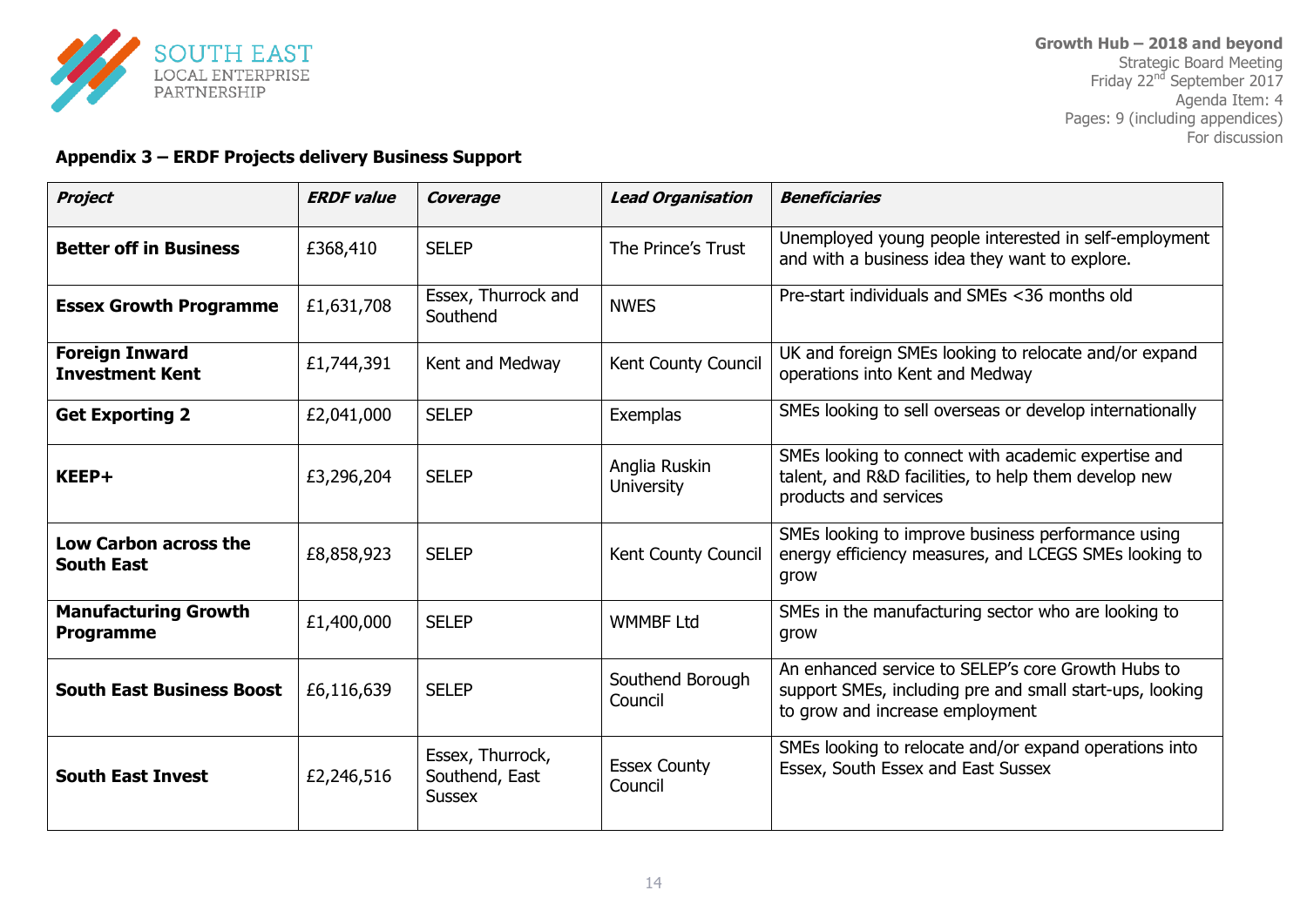

**Growth Hub – 2018 and beyond** Strategic Board Meeting Friday 22<sup>nd</sup> September 2017 Agenda Item: 4 Pages: 9 (including appendices) For discussion

| <b>Project</b>                                                            | <b>ERDF value</b> | Coverage | <b>Lead Organisation</b> | <b>Beneficiaries</b>                                                                    |
|---------------------------------------------------------------------------|-------------------|----------|--------------------------|-----------------------------------------------------------------------------------------|
| <b>Supply Chain innovation</b><br>for Offshore Renewable<br><b>Energy</b> | £510,000          | Essex    | <b>NWES</b>              | SMEs looking to develop new and innovative<br>technologies in offshore renewable energy |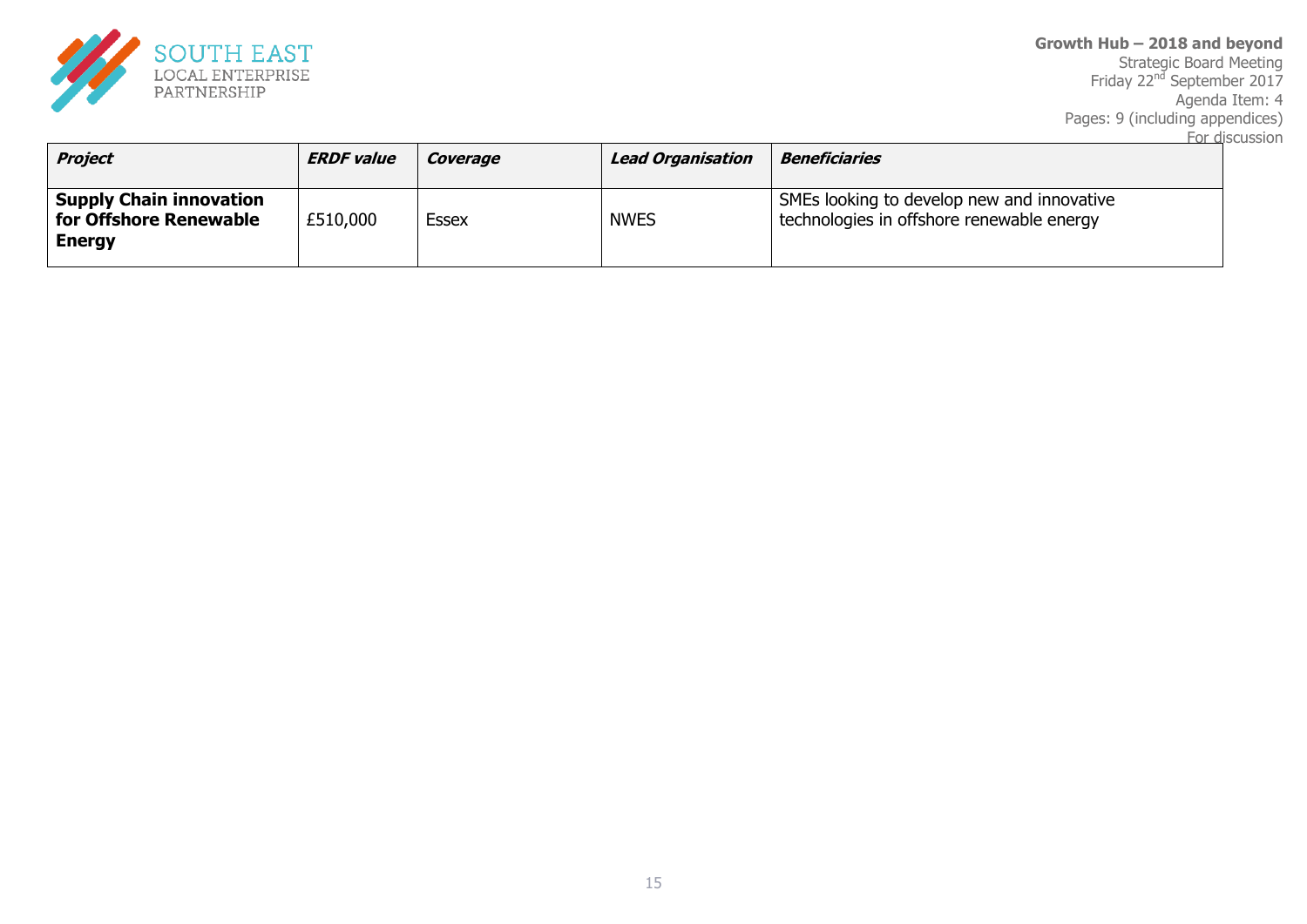

#### **Appendix 4 – ERDF Targets**

|                                                                 | 2023 Target | <b>Running total</b><br>(10 projects<br>to date) |
|-----------------------------------------------------------------|-------------|--------------------------------------------------|
| Enterprises receiving support (C1)                              | 5,119       | 3,346                                            |
| Enterprises receiving grants (C2)                               | 2,505       | 1,370                                            |
| Enterprises receiving non-financial support (C4)                | 959         | 611                                              |
| New enterprises supported (C5)                                  | 1,714       | 901                                              |
| Enterprises supported to introduce new to market products (C28) | 93          | 104                                              |
| Enterprises supported to introduce new to firm products (C29)   | 495         | 446                                              |
| Employment increase in supported enterprises (C8)               | 1,733       | 1,815                                            |

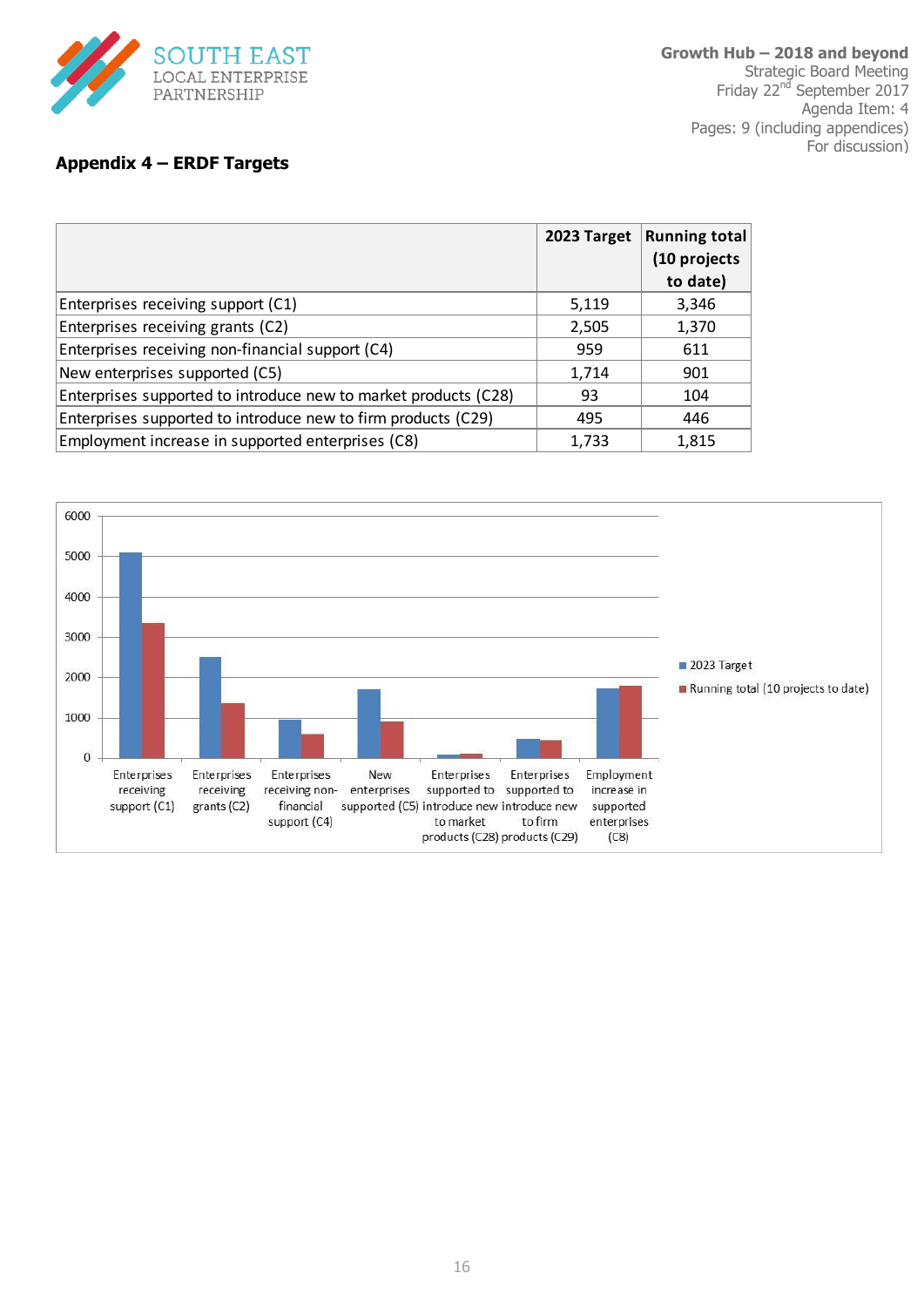

#### **Item 7 - Mayor of London's Draft Transport Strategy**

#### **1. Purpose**

Mayor of London's Draft Transport Strategy (the Strategy). A draft technical response has been 1.1 The purpose of this paper is to provide the SELEP Strategic Board (the Board) with an overview of the prepared through SELEP's Transport Officers Group (TOG). Board member views are sought on the consultation which will be incorporated in SELEP's final consultation response.

#### **2. Recommendations**

- 2.1 The Board is asked to:
- 2.1.1 **Note** the development of the Mayor of London's Draft Transport Strategy.
- 2.1.2 **Endorse** the proposed response to the consultation, as set out in Appendix 1 and which will be updated to reflect Board member views, prior to sign off by SELEP Managing Director and submission on the 2<sup>nd</sup> October.

#### **3. Background**

- 3.1 The Strategy sets out the draft policies and proposals to reshape London's transport system over the next 25 years.
- 3.2 The main policy themes of the Strategy are as follows:
- 3.2.1 Healthy Streets and Healthy People

Creating streets and street networks that encourage walking, cycling and public transport use will reduce car dependency and the health problems it creates.

3.2.2 A good public transport experience

Public transport is the most effective way for people to travel over distances that are too long to walk or cycle, and a shift from private car to public transport could dramatically reduce the number of vehicles on London's streets.

3.2.3 New homes and jobs

More people than ever want to live and work in London. Planning the city around walking, cycling and public transport will unlock growth in new areas and ensure that London grows in a way that benefits everyone.

- 3.3 The Strategy sets out the policy interventions which are required to enable London's expected population growth to 10.5 million people over the next 25 years.
- 3.4 There is a clear policy focus on public transport and active travel, through walking and cycling, as a means of reducing congestion, tackling air quality issues, improving road safety and creating a healthier city.
- 3.5 The Strategy sets out 22 policies, supported by a 103 proposals. A list of all 22 policies can be found in Appendix 2.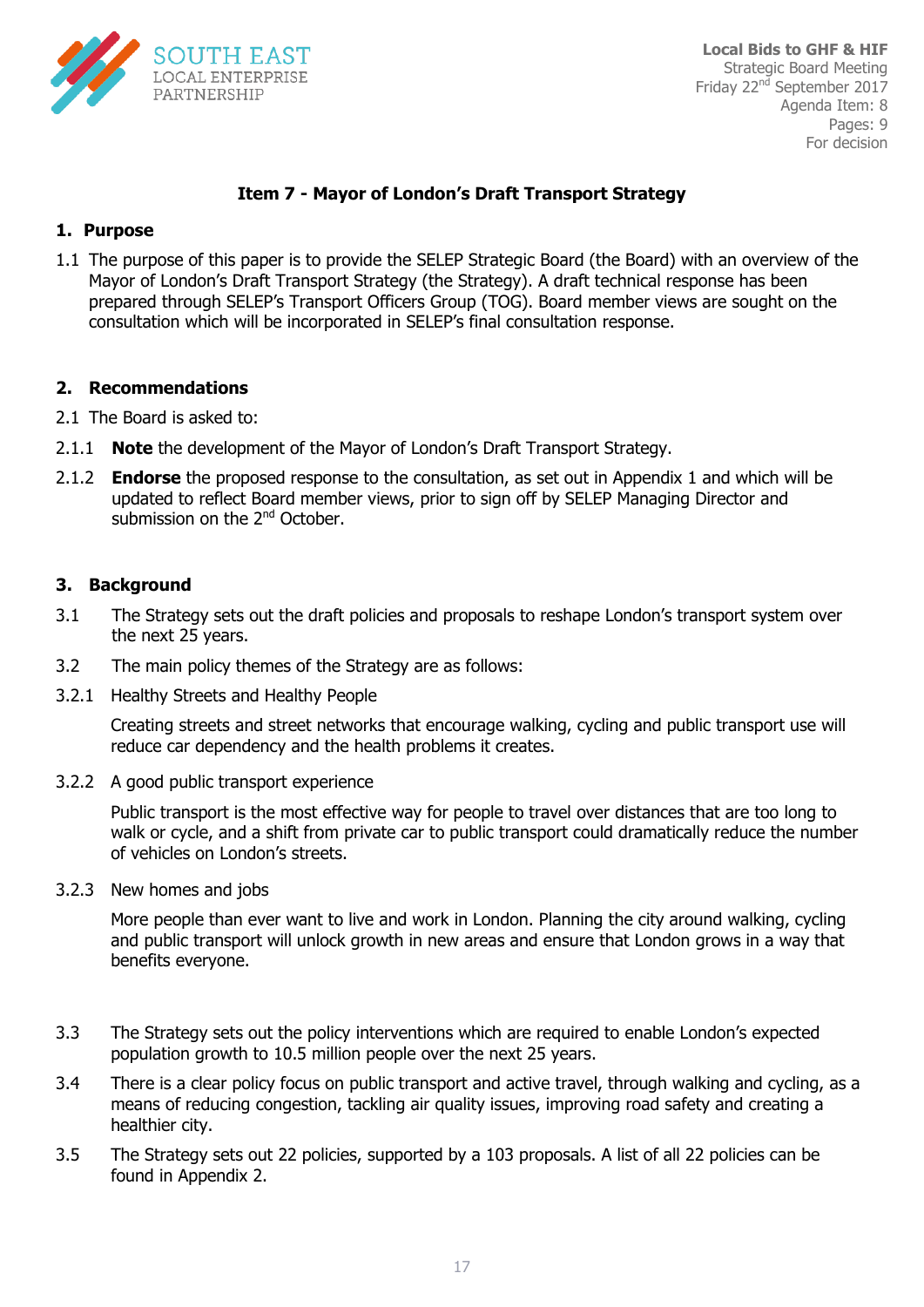

#### **4. SELEP's Consultation Response**

- 4.1 A proposed technical response has been developed through SELEP's Transport Officers Group working group.
- 4.2 Consultation responses are sought by Transport for London (TfL) through an online questionnaire survey, including 24 questions.
- 4.3 The SELEP draft consultation provides specific responses to some of the questions asked within the consultation, where applicable to the SELEP area. In addition, some broader comments are made about (i) the interdependency between SELEP and London's economy, and (ii) how the proposed transport policy objectives, and their implementation, may impact on travel patterns and the growth ambition of the South East.
- 4.4 For those consultation questions which are not responded to directly within SELEP's draft consultation response, this indicates that either SELEP supports the policy/proposal or that it does not impact upon SELEP directly.
- 4.5 The Strategy recognises the need for policy intervention and investment in the transport network to enable London to deliver on its housing need and growth ambition.
- 4.6 In particular the response voices support for London delivering the transport policy and infrastructure required to meet its housing need, Crossrail extension and Crossrail 2 but opposition to the transfer of South Eastern Metro rail services to TfL.
- 4.7 Once the Board's views on the consultation and proposed response have been incorporated, the final response will be signed off by SELEP Managing Director.
- 4.8 Local partners are also encouraged to respond to the consultation by the deadline of the  $2^{nd}$ October 2017. A copy of the consultation material can be found on the Greater London Authority website - [https://www.london.gov.uk/what-we-do/transport/our-vision-transport/draft-mayors](https://www.london.gov.uk/what-we-do/transport/our-vision-transport/draft-mayors-transport-strategy-2017)[transport-strategy-2017](https://www.london.gov.uk/what-we-do/transport/our-vision-transport/draft-mayors-transport-strategy-2017)

#### **5. Background Documents**

5.1 Mayor of London's Draft Transport Strategy ([Click Here\)](https://www.london.gov.uk/what-we-do/transport/our-vision-transport/draft-mayors-transport-strategy-2017)

#### **6. Appendices**

- 6.1 Appendix 1: Consultation Response
- 6.2 Appendix 2: Summary of Mayor of London's Transport Strategy list of draft policies

| Author:          | <b>Rhiannon Mort</b>                     |
|------------------|------------------------------------------|
| Position:        | Capital Programme Manager                |
| Contact details: | rhiannon.mort@essex.gov.uk, 07917 650933 |
| Date:            | 25 August 2017                           |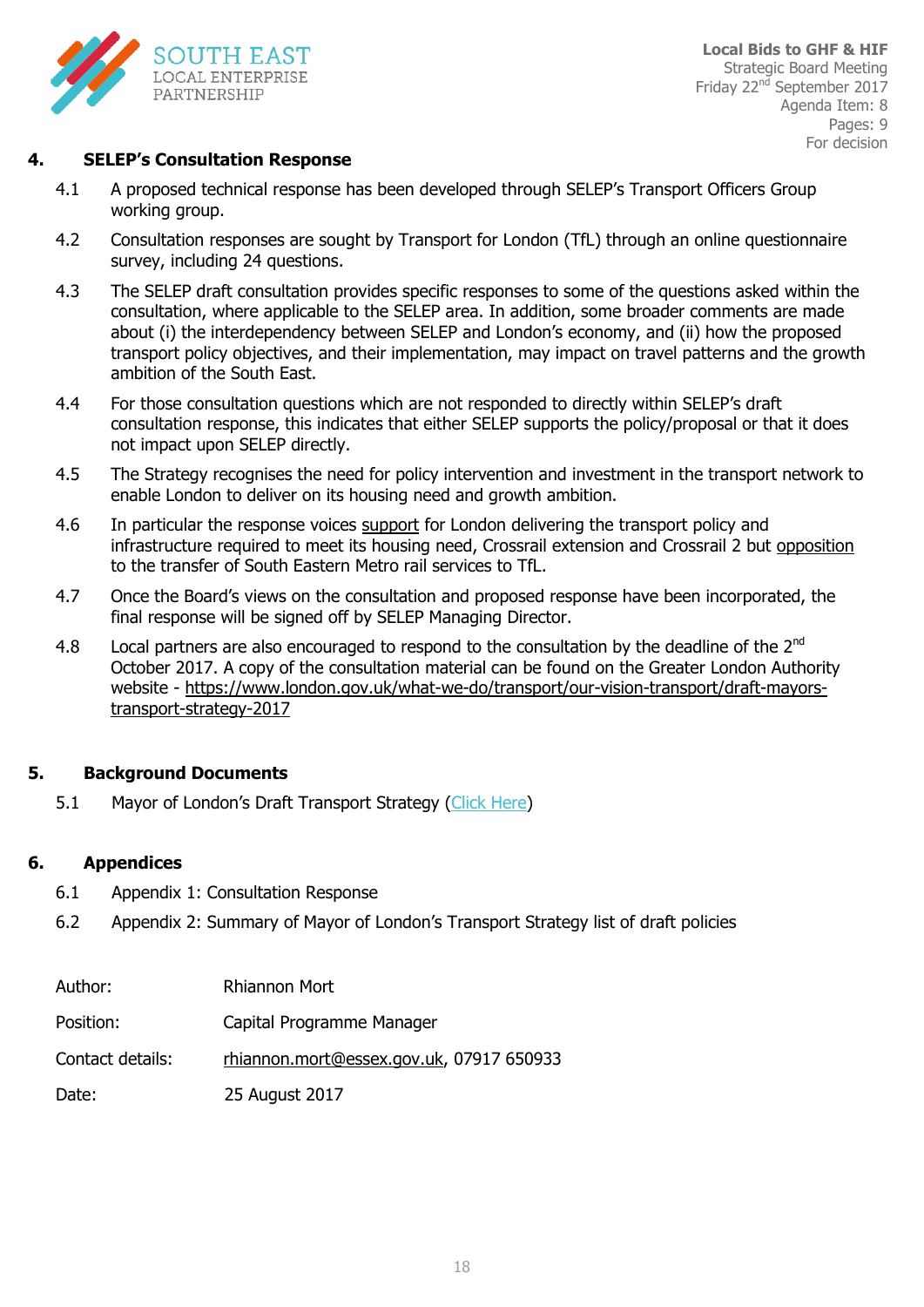

#### **Appendix 1: SELEP Consultation Response**

#### General Comments

The South East Local Enterprise Partnership (SELEP) welcomes the opportunity to comment on the Mayor of London's Draft Transport Strategy, given the impact of London's transport network in influencing travel patterns across the South East and driving attitudinal change to travel across a much wider geographical area.

Overall SELEP supports the policy objectives set out in the Strategy, including:

- Proposals to implement a 'Healthy Streets Approach' and active travel, through encouraging walking, cycling and public transport.
- Initiatives to help reduce congestion and tackle air quality issues
- Affordable public transport
- To deliver a safe, high-quality and reliable transport network which is accessible for all, including disabled and older people.

The Strategy recognises the impact of transport connectivity between London's transport network and the SELEP area, in terms of travel patterns and resultant economic interdependence. The number of commuter and leisure trips to London from the SELEP area will continue to increase, magnifying the existing strain on the transport network within London and on all radial routes into the Capital. Whilst the Strategy sets out various policy interventions and proposals to help unlock and enable the delivery of new homes in London, London will continue to be a hub of employment opportunities for residents in the South East. The number of jobs in London is projected to increase from 5.7million in 2016 to 6.75m by 2041. Like many areas of the country the delivery of houses has failed to meet demand, and interlinked with housing affordability issues, this will continue to create additional demand for inward commuting from the South East.

Whilst SELEP supports the majority of policy interventions set out in the Strategy, travel patterns are not confined by the artificial London boundary. For Transport for London (TfL) to deliver a sustainable and effective transport network, a similar scale of investment and complementary policy intervention will also be required across the Wider South East Area. As such, SELEP asks TfL to continue to engage with Local Enterprise Partnerships, emerging Sub National Transport Boards (STB) and Local Authorities on the development of the policy initiatives and their implementation.

#### **The Vision**

**The Mayor's vision is to create a future London that is not only home to more people, but is a better place for all of those people to live and work in. The aim is that, by 2041, 80 per cent of Londoners' trips will be made on foot, by cycle or using public transport. – To what extent do you support or oppose this proposed vision and its central aim?**

SELEP supports the targets set for pedestrian, cycle and public transport trips and the principles of 'Good Growth' as defined in the Strategy. Bold and innovative solutions are required to plan for and deliver a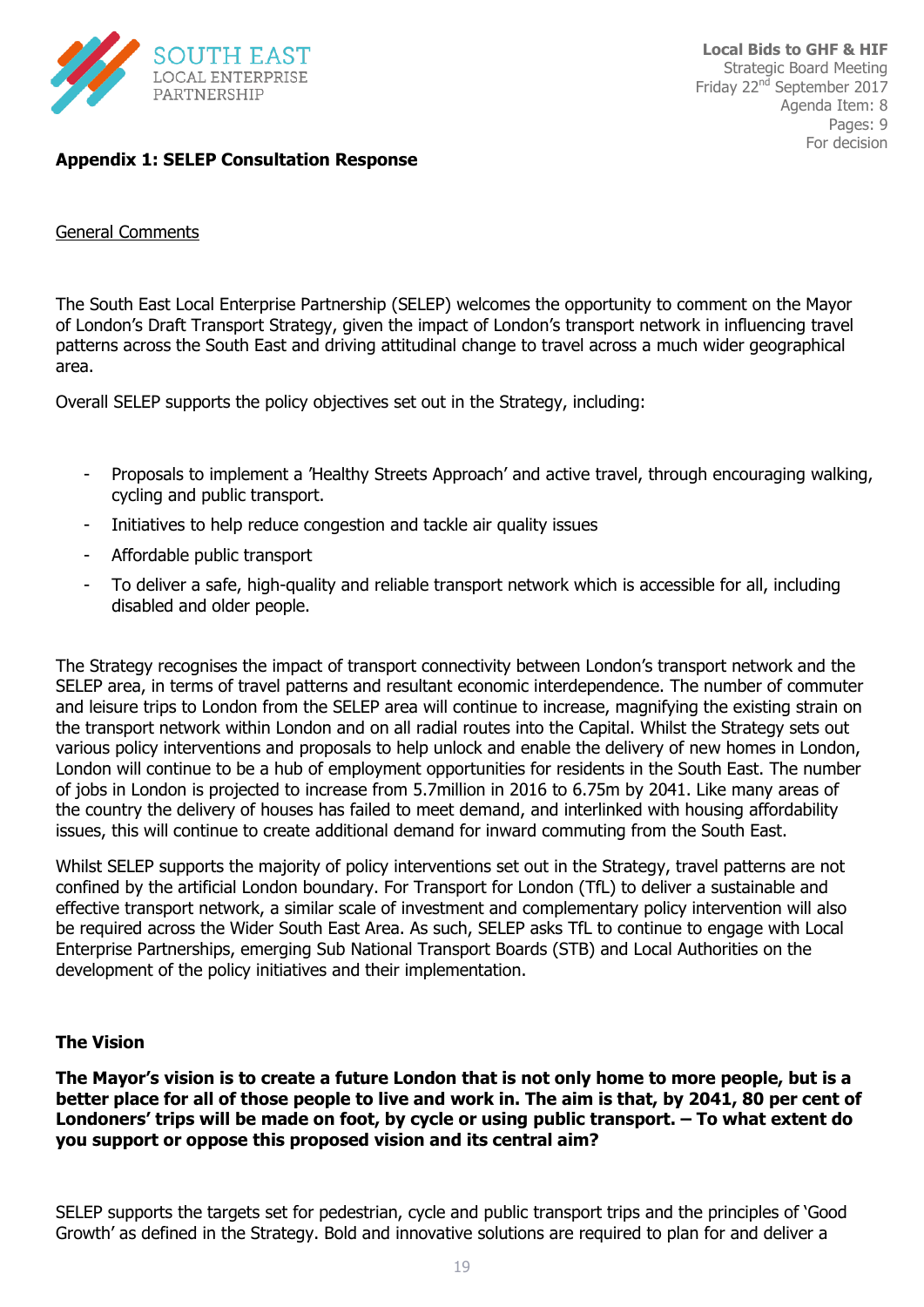

transport network which is able to accommodate the expected population growth, delivery of new houses and jobs. In addition, the transport network must support commuting, business, leisure trips, education trips and London's visitor economy.

TfL must ensure that the expected impact of the Strategy will enable London to deliver the London Plan, including the delivery of 45,000 new homes per annual within the London boundary.

#### **To support this vision, the strategy proposes to pursue the following further aims:**

- **by 2041, for all Londoners to do at least the 20 minutes of active travel they need to stay healthy each day**
- **for no one to be killed in, or by, a London bus by 2030, and for deaths and serious injuries from all road collisions to be eliminated from our streets by 2041**
- **for all buses to be zero emission by 2037, for all new road vehicles driven in London to be zero emission by 2040, and for London's entire transport system to be zero emission by 2050, to reduce traffic volumes by about 6 million vehicle kilometres per day, including reductions in freight traffic at peak times, to help keep streets operating efficiently for essential business and the public**
- **to open Crossrail 2 by 2033**
- **to create a London suburban metro by the late 2020s, with suburban rail services being devolved to the Mayor**
- **to improve the overall accessibility of the transport system including, by 2041, halving the average additional time taken to make a public transport journey on the step-free network compared with the full network**
- **to apply the principles of good growth**

#### **To what extent do you agree or disagree with the aims set out in this chapter?**

SELEP supports these aims with the exception of the aim "to create a London suburban metro by the late 2020's, with suburban rail services being devolved to the Mayor". SELEP instead supports the Secretary of State decision not to transfer South Eastern Metro services to TfL. SELEP does, however, agree with the initiatives which the Strategy sets out for these routes. These initiatives include improved disabled access, increased capacity and more affordable ticketing.

Kent County Council and East Sussex County Council has been working closely with the Department for Transport (DfT) to help define the scope of the new South Eastern Franchise, which includes the retention of metro services within this franchise, as well as improvements to Metro services to Dartford, Gravesend and Sevenoaks. There is a clear expectation from SELEP that the South East Franchise specification will set out the requirement for the franchise holder to work with Network Rail to provide a reliable, affordable and convenient rail services in Kent and Medway, which results in high passenger satisfaction.

The ambitious targets set within the Strategy to reduce Killed and Seriously Injured collisions and to tackle emissions are welcomed. In particular, targets such as for buses and all new road vehicles to be zero emission by 2040 will help to drive private sector technological advance in reducing emissions and air quality issues. The use of these vehicles for trips outside London's boundary will help to tackle air quality over a wider geographical area, particularly within the South East. As such, SELEP supports these initiatives.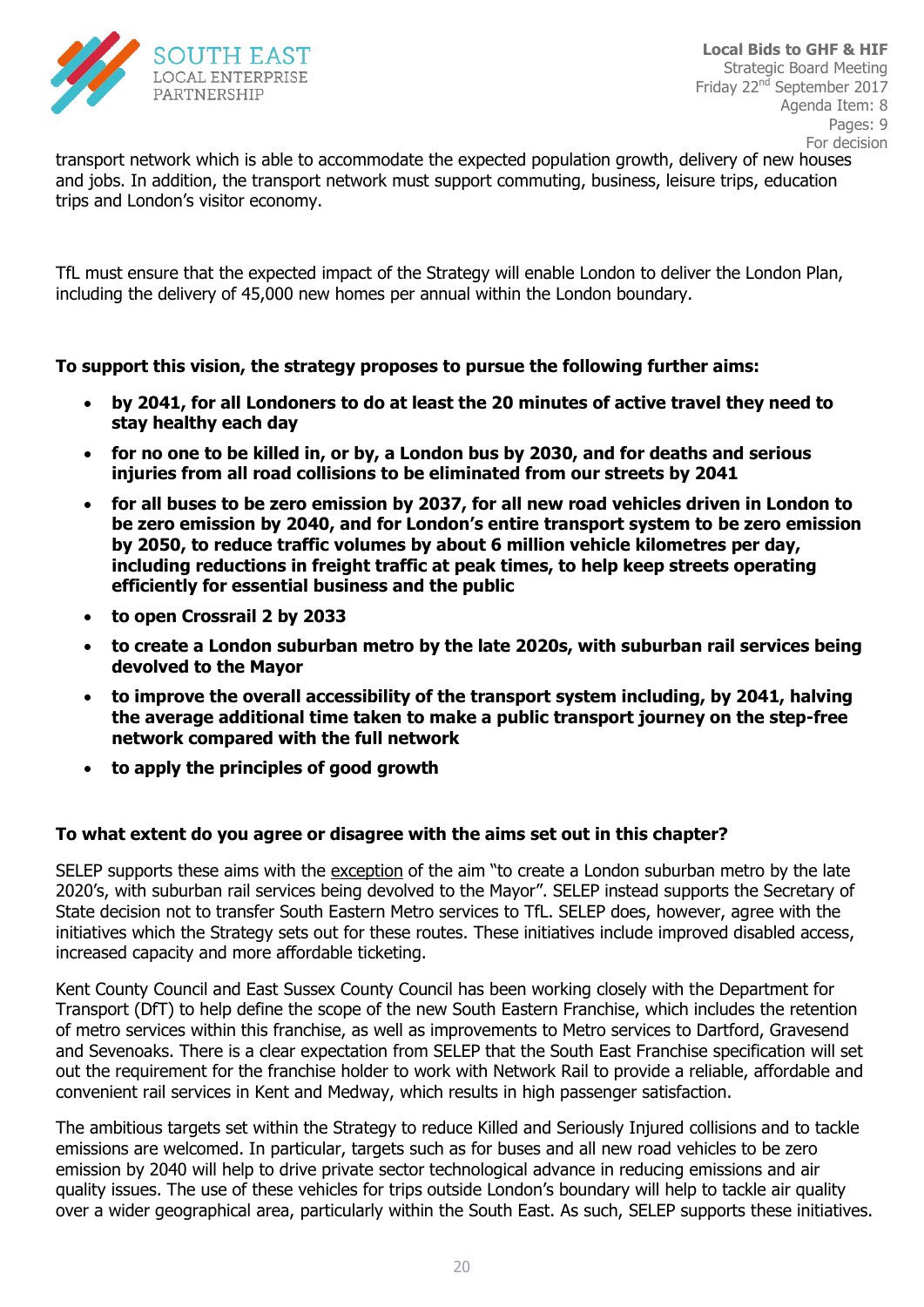

For Endorsement Whilst SELEP supports improvements to bus services within London, this must not be to the detriment to bus services outside of the London boundary. Integrated bus pricing and ticketing must also be an objective to improve bus connectivity between SELEP and London and to support sustainable and convenient end to end journeys. The interoperability of technology such as smart and integrated ticketing across the London boundary is essential.

#### Policy 14 and proposals 55 and 67 set out the Mayor's draft plans to improve rail services by improving journey times and tacking crowding – To what extend to you agree or disagree that **these plans would achieve this?**

SELEP agrees with the need to improve rail services, including those operating into London from the wider South East. There is an opportunity for LEPs, emerging STBs and Local Authorities to work with TfL to ensure that capacity improvements are delivered. Improvements to rail services include the need for additional rolling stock to increase capacity for travel into London, whilst ensuring that improved connectivity to London does not have a detrimental impact on connectivity between SELEP's key towns and employment areas. SELEP calls for TfL to work closely with operators in the wider South East area to ensure the integration of rail services and fair pricing structures.

As previously stated, SELEP does not support the transfer of South Eastern Metro services to TfL.

Proposal 64 states that, "The Mayor, through TfL, will work to encourage the DfT to upgrade freight routes outside London so that non-London freight can be taken around London, thereby freeing up rail paths through the capital for additional passenger services". There must be a clear plan in place to deliver the necessary rail infrastructure improvements and to provide guarantee that the increase in freight on routes outside of London would not adversely impact the delivery of much needed increased passenger capacity. SELEP calls for close working between TfL, Network Rail, Train Operating Companies, and Local Transport Authorities to consider the impact of increased demand for both rail freight and passenger services.

In considering the impact of additional rail freight on the capacity of our rail infrastructure to provide passenger services, this should not just considerer existing passenger services, but the capacity for additional rail passenger services to help meet the needs of our growing population and increasing demand for passenger rail travel.

#### **Policies 15 to 18 and proposals 68 to 74 set out the Mayor's draft plans to ensure river services, regional and national rail connections, coaches and taxi and private hire contribute to a fully inclusive and well-connected public transport system. The Mayor's policy to support the growing night-time economy is also set out in this section – To what extend to you agree or disagree that these plans would deliver a well-connected public transport system?**

SELEP welcomes the recognition of the 'Wider South East' within this section of the document. In particular, Policy 16 states that, "The Mayor, through TfL, will support improvements to public transport to enhance travel between London and the rest of the UK, and require regional and national public transport systems to be integrated into London's public transport system wherever practical".

For TfL to deliver its Strategy, TfL and Central Government must fully recognise the impact of the Wider South East economy in supporting London and national economy. For the South East to deliver the level of housing required to facilitate its own level of growth, and the inevitable additional housing demand generated through proximity to London, the necessary transport infrastructure must be in place. As such, for London to deliver on its planned growth, this will inevitably require investment in transport infrastructure, including rail and road connectivity, beyond its boundaries.

SELEP particularly welcomes the Mayor's support for Crossrail 2. This project not only delivers much needed regeneration and growth within London along the Lea Valley but also supports growth along the wider London Stansted Cambridge corridor, including at Harlow where significant new housing is planned and the Enterprise Zone has the potential to provide high quality employment, and at Stansted Airport.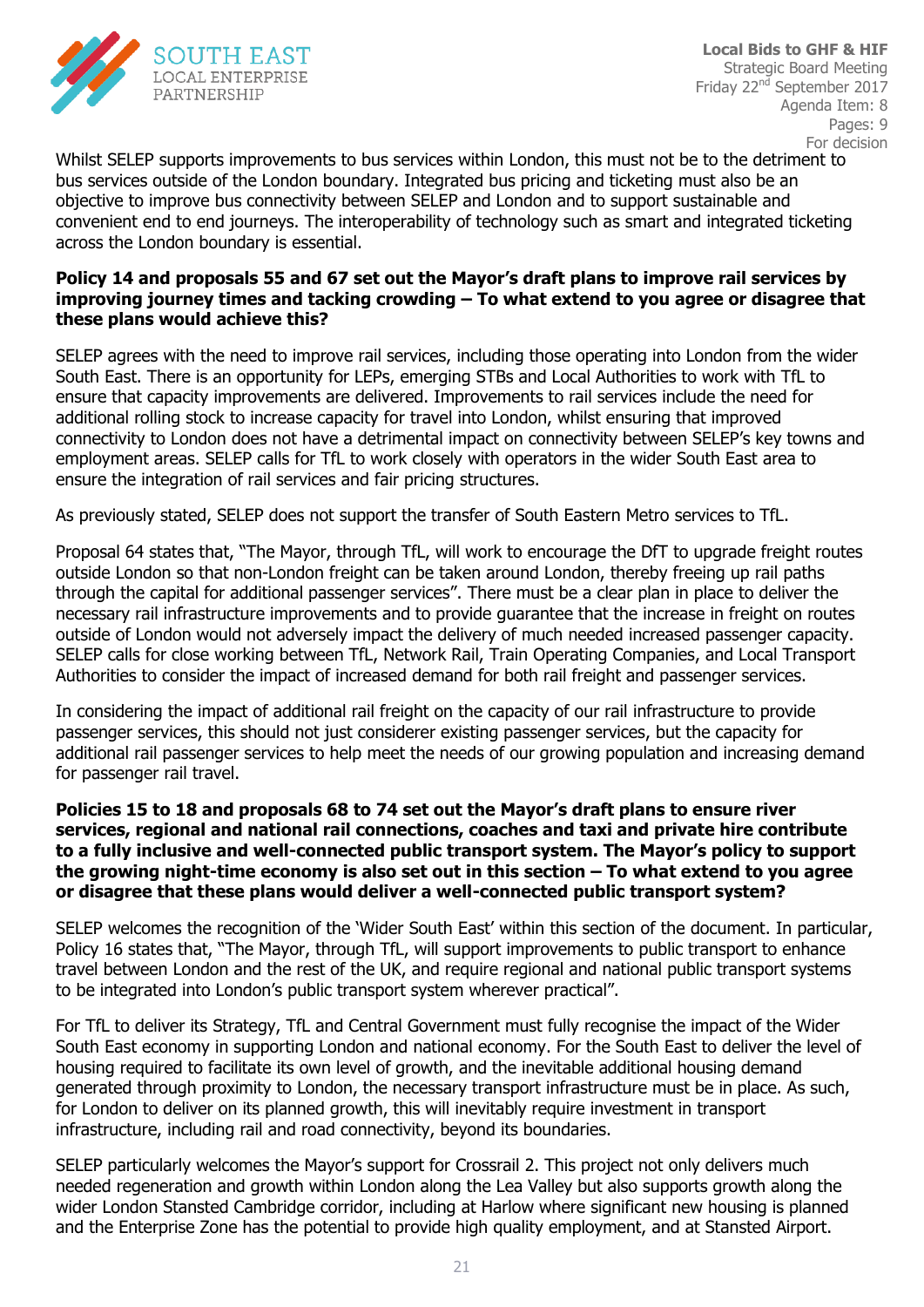

economic and housing growth potentials". However, there is a need to ensure that the public transport by the boath.<br>alig trononort East in supporting the London economy. As such, proposals to deliver improvements to the public transport As previously stated, London's economy is interdependent upon the 'Wider South East' economy, in providing labour market and housing for those who commute into London. SELEP supports Proposal 70, The Mayor, through the GLA and TfL, will work with the revenant stakeholders to seek to ensure the transport investment on corridors in the Wider South East supports the realisation of any associated system in the South East delivers on our own economic needs, as well as the functions served by the South system as a regional level should be developed through full consultation and engagement with SELEP, emerging STB and Local Authorities.

SELEP is fully involved in the development of emerging STB proposals in the South East. SELEP has welcomed involvement of TfL in the development of Transport for the South East (TfSE) to date. As TfSE and proposals for a STB involving Essex and the East of England continue to develop, SELEP strongly encourages TfL to maintain and resource an active interest in the development of these partnerships. This will be important to ensure a co-ordinated approach to strategic transport planning, investment decisions and infrastructure delivery in the South East.

**Proposal 78 to 95 set out the Mayor's draft plans to use transport to support and direct good growth, including delivering new rail links, extension and new stations, improving existing public transport services, providing new river crossings, decking over roads and transport infrastructure and building homes on TfL land - To what extend do you agree or disagree that these plans would ensure that transport is used to support the direct good growth.** 

SELEP supports the focus of the Strategy on supporting London's planned growth. In particular, SELEP is strongly in support of Proposal 82 which states that, "The Mayor, through TfL and relevant boroughs, will support a Government-led extension of the Elizabeth line eastwards from Abbey Wood to provide up to 12 trains per hour, facilitating the sustainable development of the Thames Gateway corridor within and beyond London".

The extension of the Elizabeth Line (Crossrail extension) to Ebbsfleet is an important part of unlocking the Thames Gateway corridor the Ebbsfleet area of the Thames Gateway alone is set to deliver 15,000 new homes. The travel demand generated from development of this scale cannot be accommodated on the existing rail infrastructure whilst still enabling Kent and Medway to grow and benefit from its strategic location close to London.

#### **Policy 20 and proposal 96 set out the Mayor's proposed position on the expansion of Heathrow Airport – To what extend do you agree or disagree with this position?**

Policy 20 states that, "*The Mayor will continue to oppose expansion of Heathrow airport unless it can be shown that no new noise or air quality harm would result and the benefits of future regulatory and technology improvements would be fairly shared with affected communities. Any such expansion must also demonstrate how the surface access networks will be invested in to accommodate the resultant additional demand alongside background growth*".

Following the Government's decision on Airport Capacity in the South East, SELEP acknowledges the need for appropriate action to be taken to address noise and air quality issues as a result of Heathrow expansion.

The Mayor must move forward in ensuring that the necessary infrastructure is delivered to support airport expansion. The Strategy states that, "*The Mayor will seek a commitment from Government to fund and deliver within an appropriate timescale the extensive transport measures required to support the expansion of Heathrow*". It is SELEP's view that the delivery of the necessary transport infrastructure must become a fundamental part of the London's Transport Strategy over the next 25 years – ensuring that the infrastructure is not just in place to support the airport itself, but the scale of economic activity in the vicinity which will result from the airport's growth.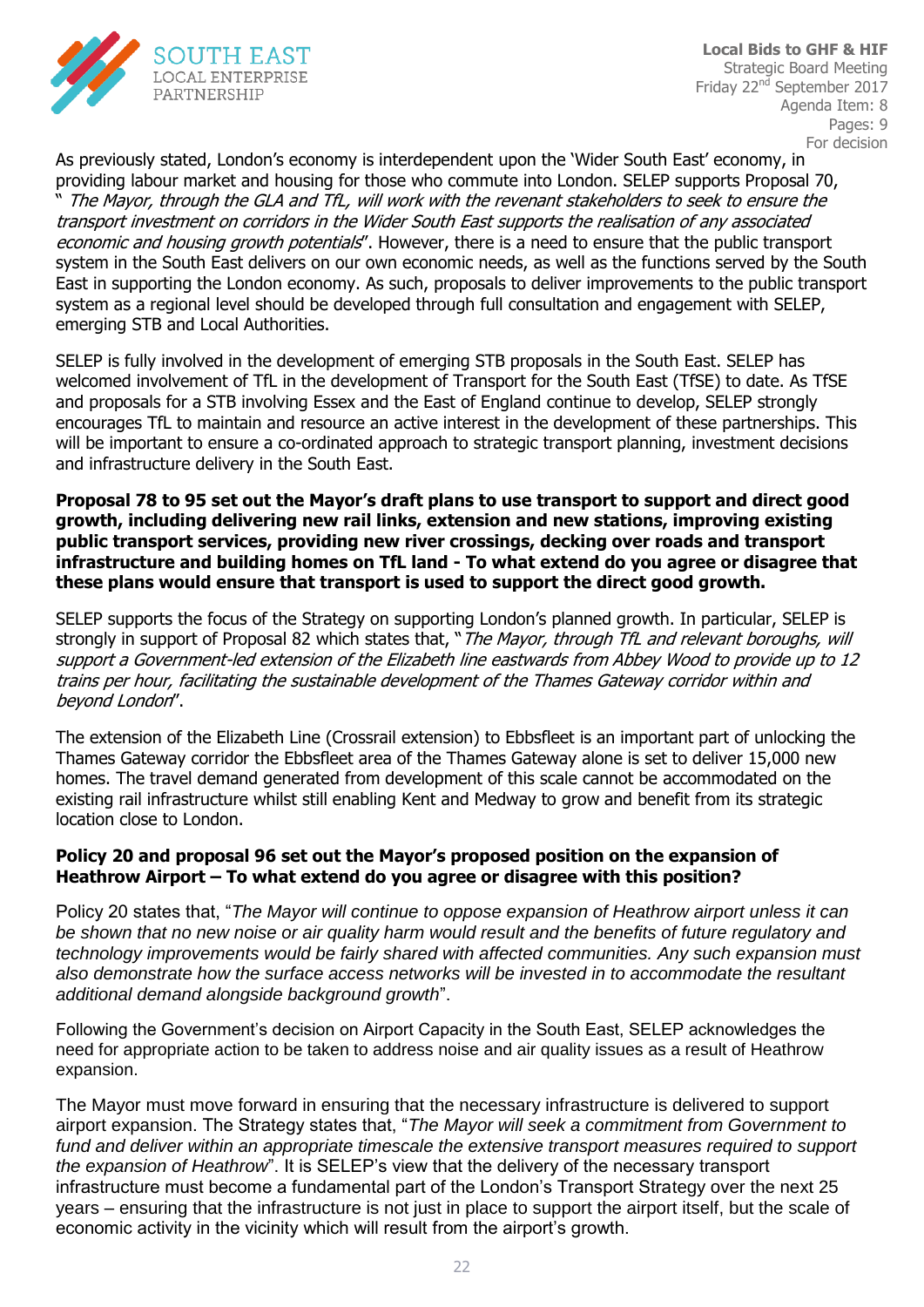

#### **Appendix 2 - Summary of Mayor of London's Transport Strategy list of draft policies**

| Policy 1 | The Mayor, through TfL and the boroughs, and working with other transport providers,<br>will seek to make London a city where people choose to walk and cycle more often by<br>improving street environments, making it easier for everyone to get around on foot and<br>by bike, and promoting the benefits of active travel. The Mayor's aim is that, by 2041, all<br>Londoners do at least the 20 minutes of active travel they need to stay healthy each<br>day.                                                                                             |
|----------|------------------------------------------------------------------------------------------------------------------------------------------------------------------------------------------------------------------------------------------------------------------------------------------------------------------------------------------------------------------------------------------------------------------------------------------------------------------------------------------------------------------------------------------------------------------|
| Policy 2 | The Mayor, through TfL, the boroughs, police and enforcement authorities, will adopt<br>Vision Zero for road danger in London. The Mayor's aim is for no one to be killed in or<br>by a London bus by 2030, and for all deaths and serious injuries from road collisions to<br>be eliminated from London's streets by 2041.                                                                                                                                                                                                                                      |
| Policy 3 | The Mayor, through TfL and the police, will seek to ensure that crime and the fear of<br>crime remain low on London's streets and transport system through designing secure<br>environments and by providing dedicated specialist and integrated policing for London's<br>transport system.                                                                                                                                                                                                                                                                      |
| Policy 4 | The Mayor, through TfL and the boroughs, will prioritise space efficient modes of<br>transport to tackle congestion and improve the efficiency of streets for essential traffic.                                                                                                                                                                                                                                                                                                                                                                                 |
| Policy 5 | The Mayor, through TfL and working with the boroughs, will take action to reduce<br>emissions – in particular diesel emissions – from vehicles on London's streets, to<br>improve air quality and support London reaching compliance with UK and EU legal<br>limits as soon as possible. Measures will include retrofitting vehicles with equipment to<br>reduce emissions, promoting electrification, road charging, the imposition of parking<br>charges/levies, responsible procurement, the making of traffic restrictions/regulations<br>and local actions. |
| Policy 6 | The Mayor, through TfL and the boroughs, and working with other transport providers,<br>will seek to make London's transport network zero carbon by 2050, which will also<br>deliver further improvements in air quality, by transforming London's streets and<br>transport infrastructure so as to enable zero emission operation, and by supporting and<br>accelerating the uptake of ultra-low and zero emission technologies.                                                                                                                                |
| Policy 7 | The Mayor, through TfL and working with the boroughs, will:                                                                                                                                                                                                                                                                                                                                                                                                                                                                                                      |
|          | a) Ensure that transport schemes in London protect existing and provide new green<br>infrastructure wherever practicable to deliver a net positive impact on biodiversity. This<br>will be achieved through the requirement for specific commitments to                                                                                                                                                                                                                                                                                                          |
|          | be made under the relevant planning or development consent regime, including Habitat                                                                                                                                                                                                                                                                                                                                                                                                                                                                             |
|          | Regulation Assessment and other environment protection undertakings. Designated<br>spaces such as Sites of Importance for Nature Conservation shall be protected where<br>practicable.                                                                                                                                                                                                                                                                                                                                                                           |
|          | b) Maximise opportunities to protect, promote and enhance London's built heritage                                                                                                                                                                                                                                                                                                                                                                                                                                                                                |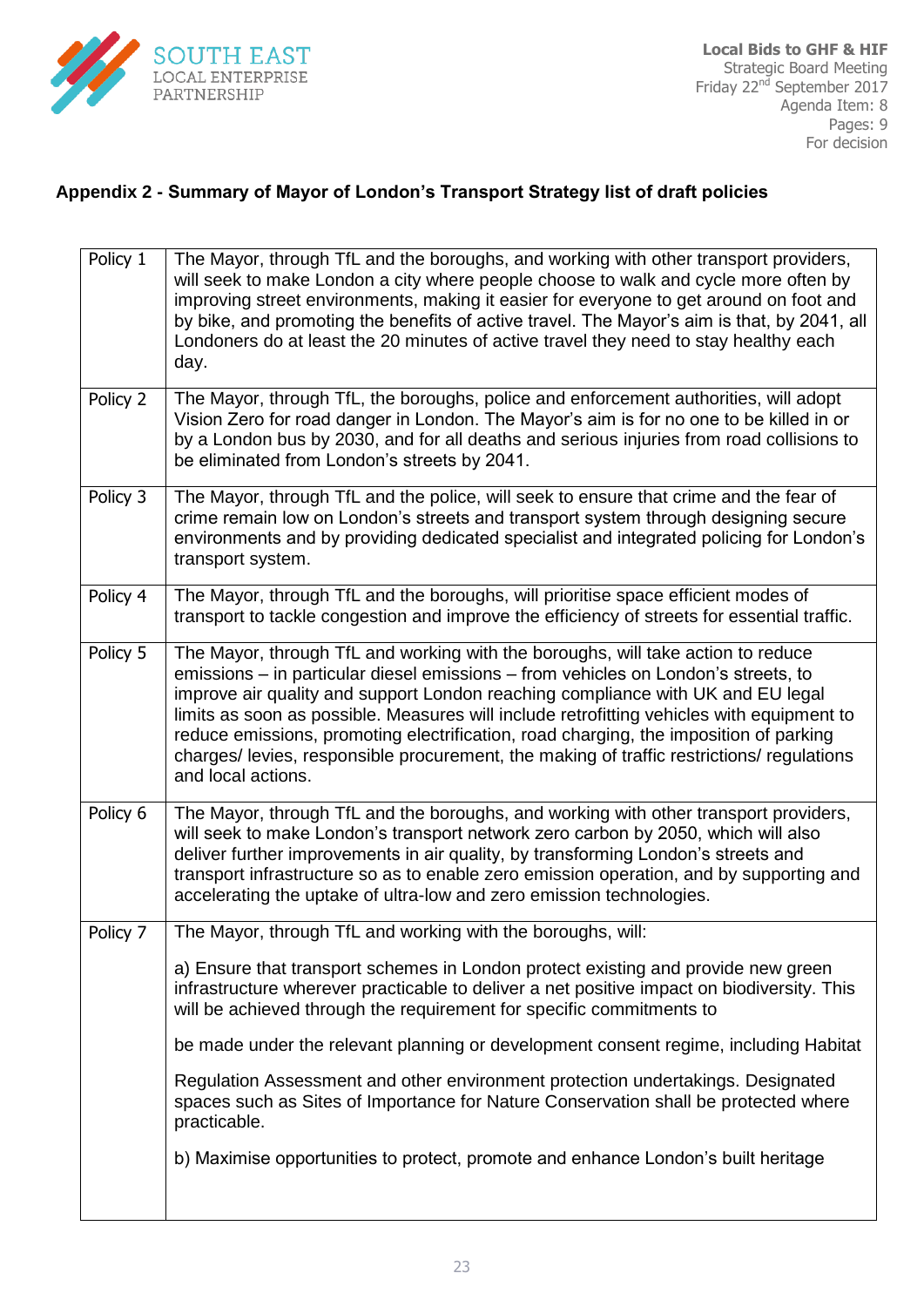

 $\lceil$ 

 $\overline{\phantom{a}}$ 

| Policy 8  | The Mayor, through TfL and the boroughs, and working with other transport and<br>infrastructure providers, will seek to ensure that London's transport is resilient to the<br>impacts of severe weather and climate change, so that services can respond effectively<br>to extreme weather events while continuing to operate safely, reliably and with a good<br>level of passenger comfort.                                   |
|-----------|---------------------------------------------------------------------------------------------------------------------------------------------------------------------------------------------------------------------------------------------------------------------------------------------------------------------------------------------------------------------------------------------------------------------------------|
| Policy 9  | The Mayor, through TfL and the boroughs, will use the Healthy Streets Approach to<br>direct complementary public transport and street improvements to provide an attractive<br>whole journey experience that will facilitate mode shift away from the car.                                                                                                                                                                      |
| Policy 10 | The Mayor will ensure public transport fare levels are set to enable access to affordable<br>travel for all Londoners.                                                                                                                                                                                                                                                                                                          |
| Policy 11 | The Mayor, through TfL and working with other transport operators, will seek to make<br>the public transport network easier and more pleasant to use, enabling customers to<br>enjoy comfortable, confident, safe and secure, informed and stress-free travel.                                                                                                                                                                  |
| Policy 12 | The Mayor, through TfL and the boroughs, will seek to enhance London's streets and<br>public transport network so as to enable all Londoners, including disabled and older<br>people, to travel spontaneously and independently, making the transport system<br>navigable and accessible to all.                                                                                                                                |
| Policy 13 | The Mayor, through TfL and the boroughs, will transform the quality of bus services so<br>that they offer faster, more reliable, accessible, comfortable and convenient travel by<br>public transport, while being integrated with, and complementing the rail and Tube<br>networks.                                                                                                                                            |
| Policy 14 | The Mayor, through TfL and working with Network Rail and train operating companies,<br>will seek to transform London's rail-based services to provide safer, modern, reliable,<br>integrated, accessible and user-friendly services, with improved journey times and an<br>increase in capacity of at least 80 per cent by 2041 to tackle crowding and facilitate<br>mode shift to rail.                                        |
| Policy 15 | The Mayor, through TfL and working with the Port of London Authority and river<br>services operators, will seek the use of the full potential of the Thames to carry<br>passengers, to integrate river services with the public transport system, walking and<br>cycling networks, and to enable the transfer of freight from road to river in the interests<br>of reducing traffic levels and the creation of Healthy Streets. |
| Policy 16 | The Mayor, through TfL, will support improvements to public transport to enhance travel<br>between London and the rest of the UK, and require regional and national public<br>transport schemes to be integrated into London's public transport system wherever<br>practical.                                                                                                                                                   |
| Policy 17 | The Mayor, through TfL and the boroughs, Network Rail and train operating companies,<br>will seek the development of London's public transport services to support the growth of<br>the night-time economy.                                                                                                                                                                                                                     |
| Policy 18 | The Mayor, through TfL, will seek to ensure London has a safe, secure, accessible,<br>world-class taxi and private hire service with opportunity for all providers to flourish.                                                                                                                                                                                                                                                 |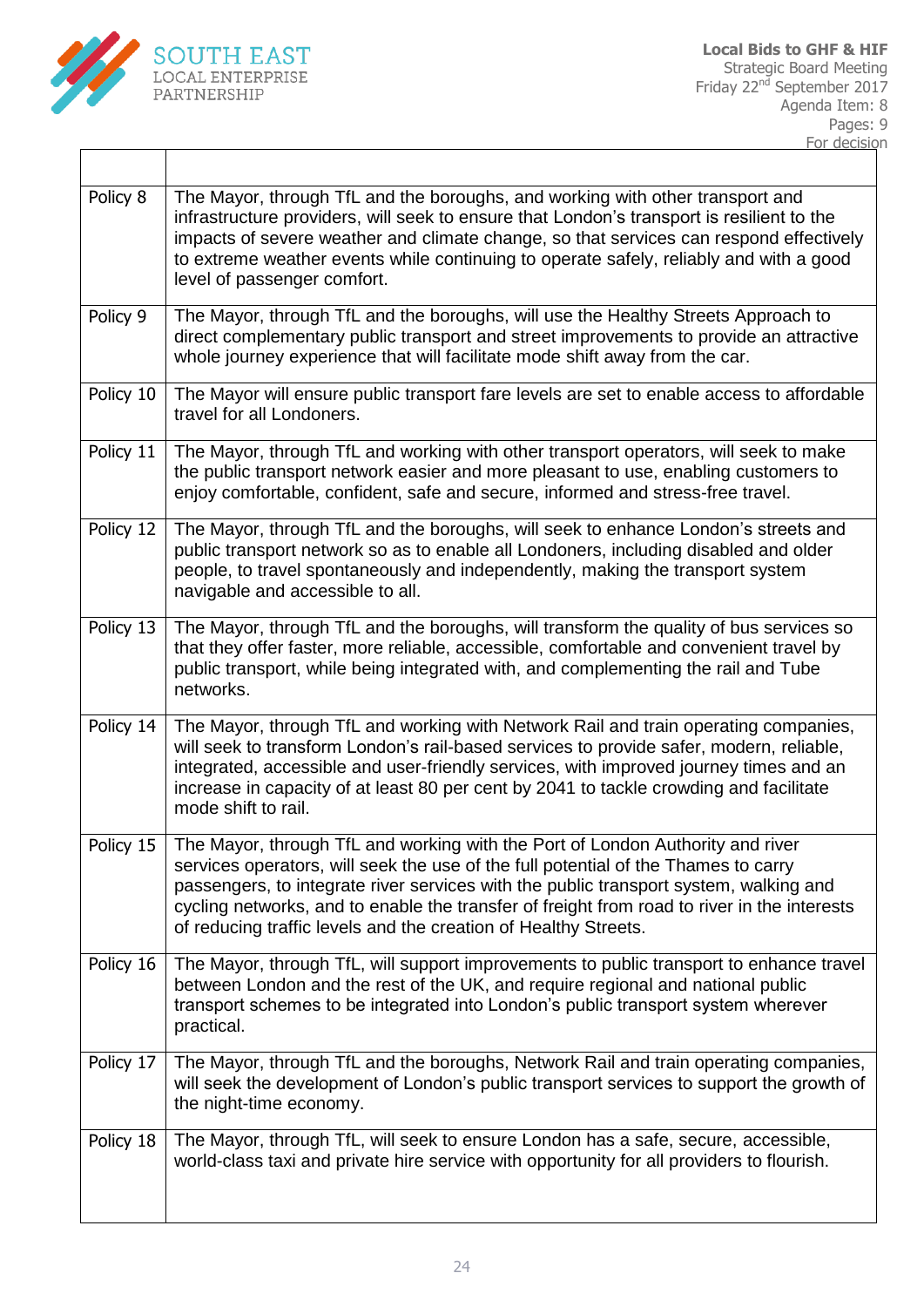

| Policy 19 | The Mayor, through TfL and the boroughs, will ensure that new homes and jobs in<br>London are delivered in line with the transport principles of 'good growth' for current and<br>future Londoners by using transport to:                                                                                                                                                                                                                                                        |
|-----------|----------------------------------------------------------------------------------------------------------------------------------------------------------------------------------------------------------------------------------------------------------------------------------------------------------------------------------------------------------------------------------------------------------------------------------------------------------------------------------|
|           | a) create high-density, mixed-use places, and                                                                                                                                                                                                                                                                                                                                                                                                                                    |
|           | b) unlock growth potential in underdeveloped parts of the city.                                                                                                                                                                                                                                                                                                                                                                                                                  |
| Policy 20 | The Mayor will continue to oppose expansion of Heathrow airport unless it can be<br>shown that no new noise or air quality harm would result and the benefits of future<br>regulatory and technology improvements would be fairly shared with affected<br>communities. Any such expansion must also demonstrate how the surface access<br>networks will be invested in to accommodate the resultant additional demand alongside<br>background growth.                            |
| Policy 21 | The Mayor, through TfL, will manage new transport services in London so that they<br>support the Healthy Streets Approach, guided by the following principles:                                                                                                                                                                                                                                                                                                                   |
|           | a) Supporting mode shift away from car travel: new transport services should not<br>encourage more car journeys, especially where there are good walking, cycling or<br>public transport options.                                                                                                                                                                                                                                                                                |
|           | b) Complementing the public transport system: new services should help more people<br>who would otherwise complete their journey by car to access the public transport<br>network, while not reducing walking and cycling to and from stops and stations. They<br>should also provide a means of travel in areas where public transport connectivity is<br>currently poor (especially in outer London).                                                                          |
|           | c) Opening travel to all: new services should be accessible to all Londoners and should<br>not contribute to the creation of social, economic or digital divides in which some<br>Londoners would have better travel options than others.                                                                                                                                                                                                                                        |
|           | d) Cleaning London's air: new services should prioritise ultra-low and zero emission<br>vehicles to reduce emissions of carbon dioxide, nitrogen oxides and particulate matter<br>in London and enable faster switching to cleaner technologies.                                                                                                                                                                                                                                 |
|           | e) Creating a safe, attractive environment on our streets: new services and technology<br>should help create a safer, quieter and more pleasant environment on London's streets,<br>where it is more attractive to walk or cycle, and should not lead to existing active trips<br>being made by nonactive modes. There must always be an emphasis on the safety of<br>passengers, pedestrians, cyclists and other road users.                                                    |
|           | f) Using space efficiently: new services must make efficient use of road and kerb space,<br>be appropriate for the area of London in which they operate, and share data where<br>possible to enable improved monitoring, operating and planning of the transport<br>network.                                                                                                                                                                                                     |
| Policy 22 | The Mayor will seek to ensure that London's transport system is adequately and fairly<br>funded to deliver the aims of the Transport Strategy. Additional powers should be<br>devolved to the Mayor, the GLA or TfL to enable the Mayor and his agencies to respond<br>effectively to economic, social and environmental change. This includes financial,<br>regulatory and other powers to enable London's challenges to be met, and emerging<br>opportunities to be optimised. |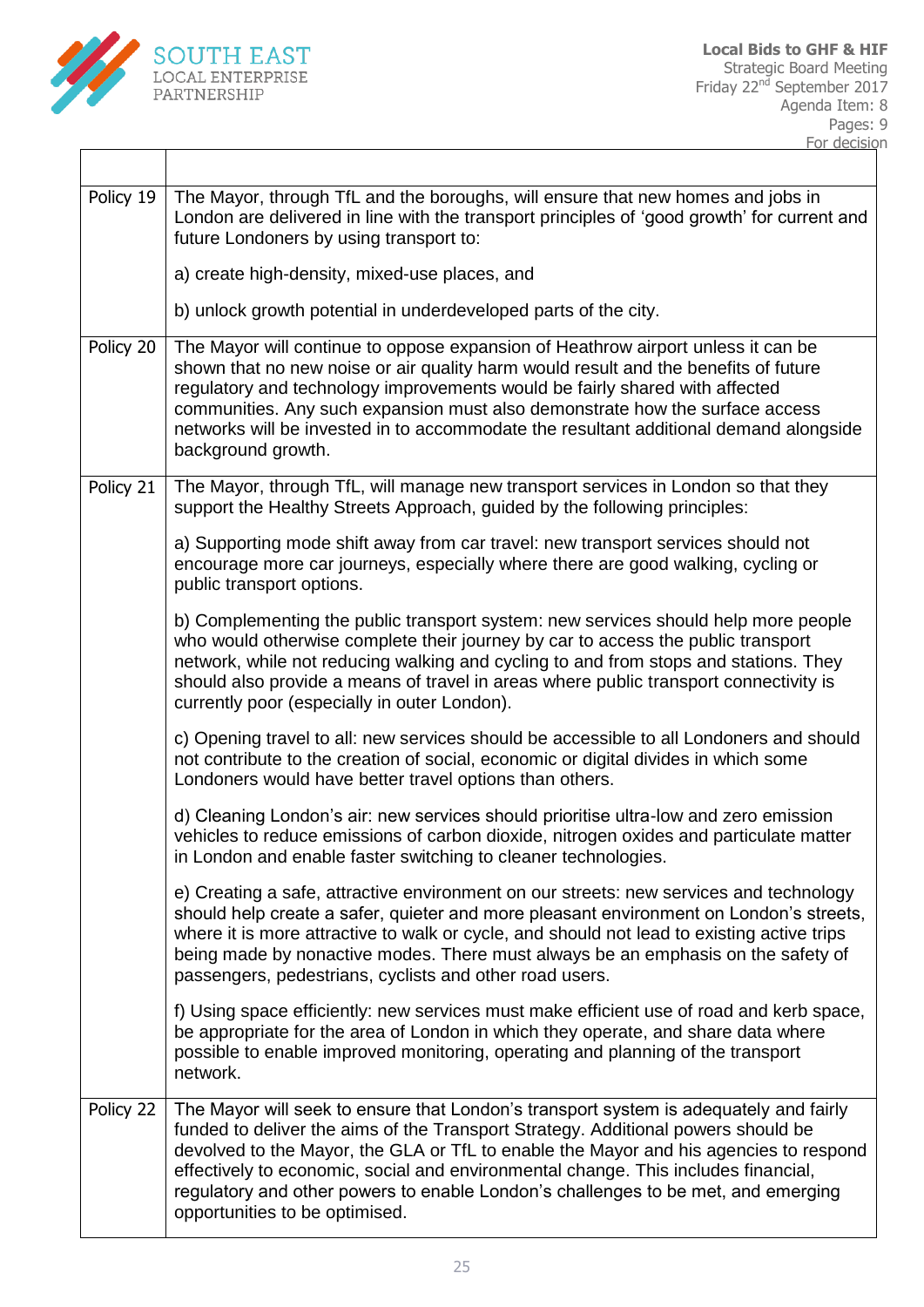

#### **Item 8 – Any Other Business: Local Bids to Growth and Housing Fund & Housing Infrastructure Fund**

#### **1. Purpose**

- 1.1 The purpose of this report is to update the SELEP Strategic Board (the Board) on major funding opportunities that have been offered nationally to enable the delivery of infrastructure to support growth. This includes the Housing and Infrastructure Fund (HIF), launched by the Department for Communities and Local Government (DCLG) and the Highways England's Growth and Housing Fund (GHF).
- 1.2 This report provides high level information about the funding bids and sets out SELEP's approach to endorse these bids, to evidence SELEP's support and to maximise the level of investment in the South East.

#### **2. Recommendations**

- 2.1 The Board is asked to:
	- 2.1.1 **Note** the report and acknowledge SELEP's role in the endorsement of locally managed bids

#### **3. Background**

- 3.1 Over the summer the SELEP Secretariat has been working with local partners to support funding bids which are being developed for the Housing Infrastructure Fund and the Highways England Growth and Housing Fund.
- 3.2 LEPs do not hold a formal role in these bidding processes, however, recognising that SELEP endorsement can play a positive role in raising confidence in deliverability with Government, the Secretariat has been working closely with Local Authority partners to provide letters of support, in order to strengthen bids and maximise successful applications.
- 3.3 Ensuring that the Strategic Board is sighted highlights the wealth of activity and significant level of investment that is being sought across the region.

#### **4. Highways England Growth & Housing Fund (GHF)**

- 4.1 In 2015, Highways England established a £100m Growth and Housing Fund to support the delivery of highways schemes to quickly mobilise stalled development sites. As such, the funding is intended to enable the delivery of new houses and jobs.
- 4.2 Through the initial round of funding, £60m was allocated. As such, it is expected that £40m of GHF remains available nationally.
- 4.3 For projects to be considered for the Highways England GHF they must meet the following criteria:
	- Have at least 50% match funding;
	- Demonstrate excellent value for money:
	- Demonstrate that a substantial number of jobs and houses can be delivered by 2021;
	- Spend the GHF allocation by March 2021; and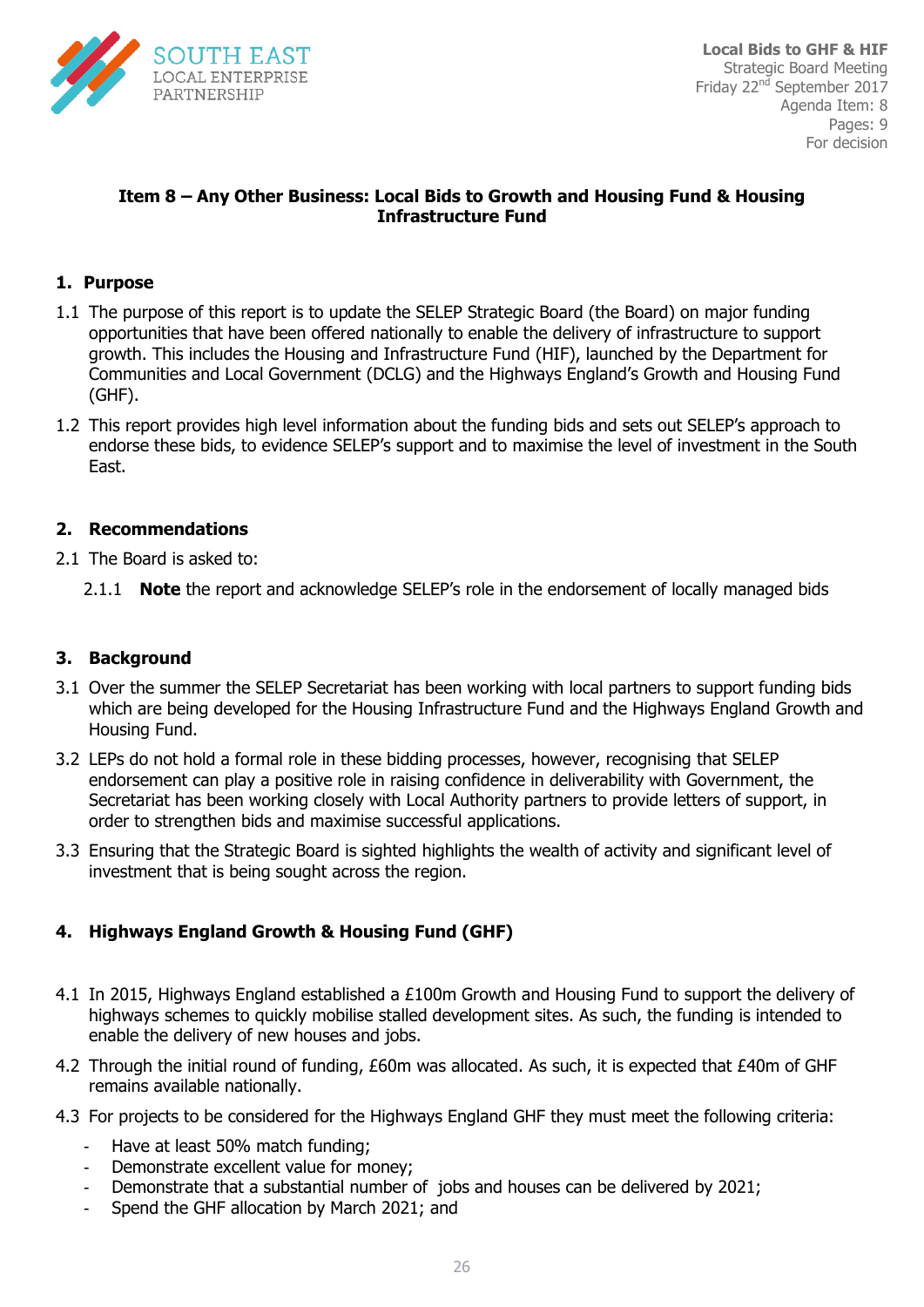

- Bids should be up to  $E5m$  or up to  $E10$  million where exceptional value for money can be demonstrated. Bids for over £5m GHF were required to follow a more detailed value for money assessment approach.
- SELEP has endorsed all Growth and Housing Fund bids which have been put forward by local  $\frac{1}{2}$ For endorsement of  $\frac{1}{2}$ Gateway, M20 Junction 7 in Maidstone and A2500 Lower Road in Swale, Kent. A summary of each authorities for this funding opportunity, including A120 Millennium Way Slips, Colchester Northern of the bids is set out in Appendix 1.

#### **5. Housing Infrastructure Fund (HIF)**

HIF offers funding to Local Authorities on a competitive basis, for infrastructure to support up to 100,000 new homes and is divided in two parts:

- 1. **Marginal Viability – Up to £10m – summary** 
	- For all Local Authorities (e.g. County, Unitary and District Councils)
	- Purpose of fund is to progress stalled sites through providing missing infrastructure funding

#### 2. **Forward Funding – Up to £250m - summary**

- For Local Authorities with a Highways responsibility and joint bids (e.g. County and Unitary Councils)
- Purpose of fund is to support a small number of strategic high impact infrastructure schemes to allow market confidence to provide further investment and make more land available for development and future homes
- Authorities are welcome to submit more than one expression of interest, but these must be prioritised. (Prioritisation sits outside of SELEP's scope and the partnership remains neutral in its endorsement)

#### **SELEP's Engagement**

5.1 With the support of Paul Thomas, Strategic Board Housing Champion, we have actively engaged with all tiers of Local Government and the HCA. While Government guidance has placed emphasis on receiving LEP endorsement, without a specific remit SELEP has clearly stated its role as a neutral and supportive partner, with the sole aim to maximise investment. SELEP therefore will work with Local Authorities to support all schemes and sit outside of any prioritisation discussions.

#### **Bids coming forward for endorsement**

5.2 The tables at Appendix 2 list Marginal Viability and Forward Funding bids as of 13<sup>th</sup> September 2017.

**6. Next steps**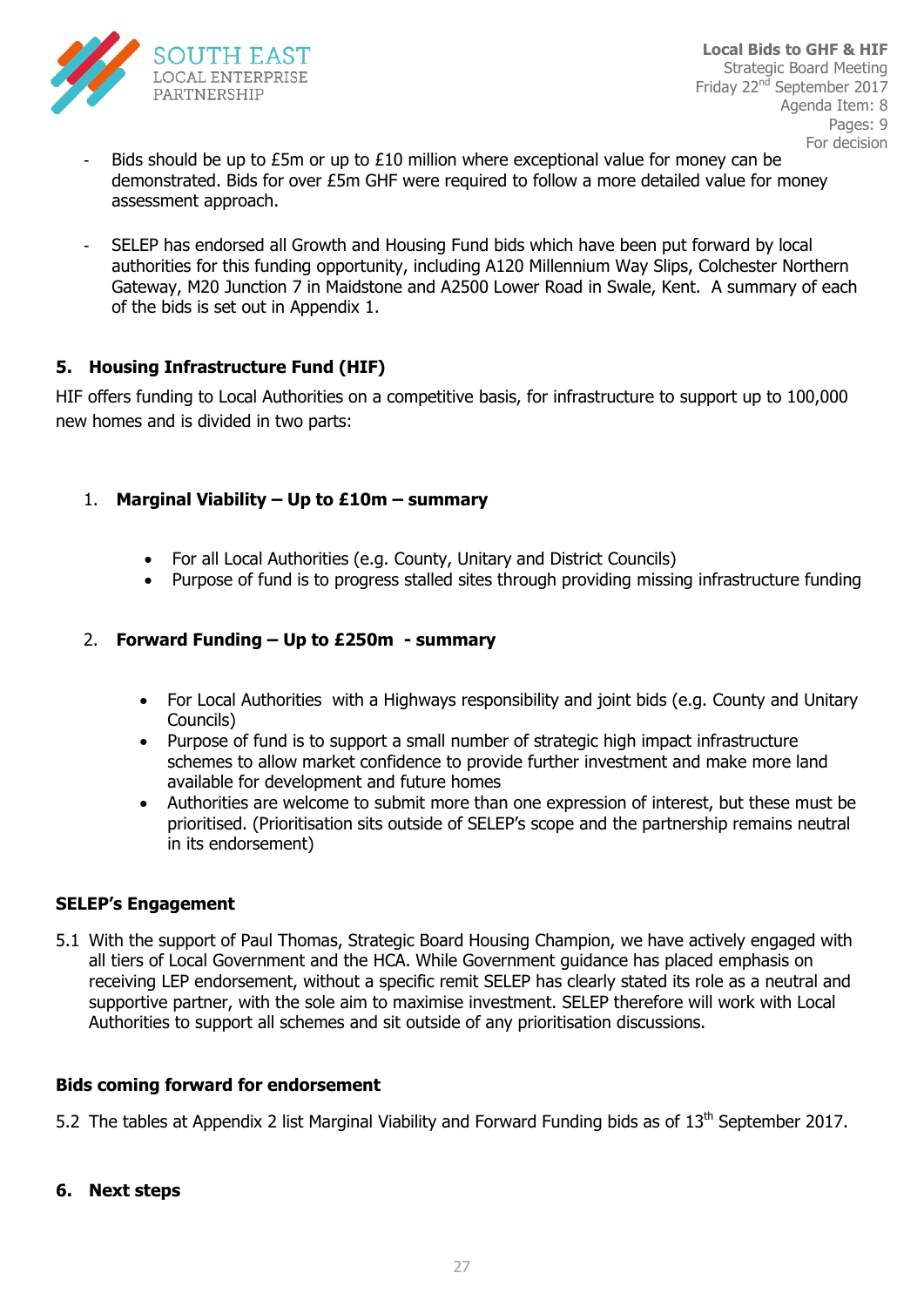

- 6.1 Growth & Housing Fund: Highways England will be completing a sifting and prioritisation exercise during October 2017 and the Board will be made aware of the outcome of these funding bids at a future Board meeting.
- written letters of support to DCLG; the Board is asked to delegate this endorsement to the Managing 6.2 Housing Infrastructure Fund: The SELEP team intends to work directly with Local Authorities to provide Director. Assuming endorsement from the Strategic Board. SELEP is aware that Local Authorities are working to a very tight deadline and will remain as flexible as possible to ensure endorsement. Board Members will be updated via with a full list of final bids

#### **7. Appendices**

- 7.1 Appendix 1: Growth & Housing Fund Bids
- 7.2 Appendix 2: Housing Infrastructure Fund Bids

| Author:          | Lucy Spencer-Lawrence & Rhiannon Mort           |
|------------------|-------------------------------------------------|
| Position:        | Programme Manager / Capital Programme Manager ` |
| Contact details: | lucy.spencer-lawrence@essex.gov.uk 03330 139530 |
| Date:            | 13 September 2017                               |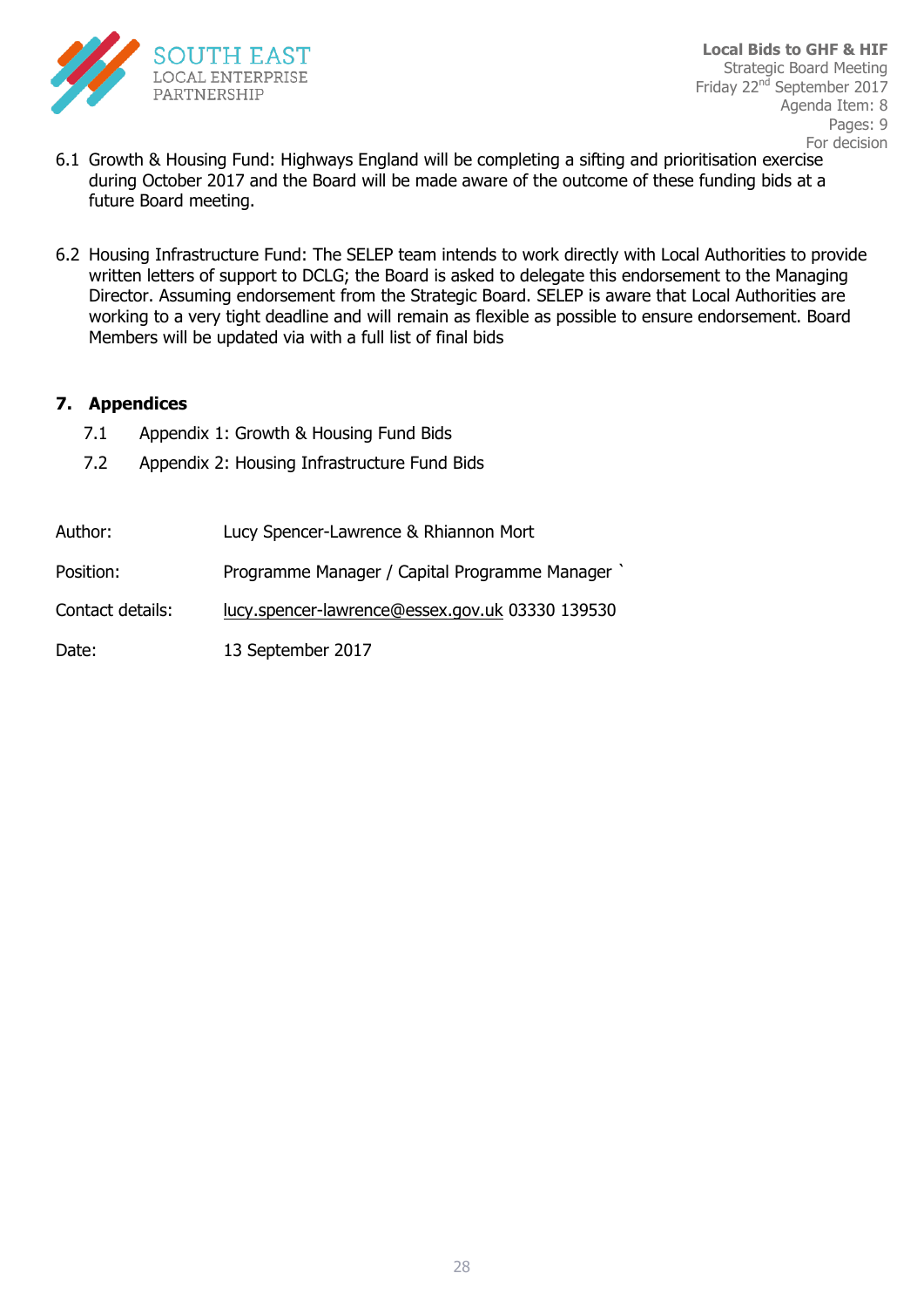

#### **Appendix 1: Growth & Housing Fund Bids**

| <b>Local Authority</b>                                                       | <b>Scheme</b>               | <b>Description</b>                                                                                                                                                                                                                                                                                                                                                                          |
|------------------------------------------------------------------------------|-----------------------------|---------------------------------------------------------------------------------------------------------------------------------------------------------------------------------------------------------------------------------------------------------------------------------------------------------------------------------------------------------------------------------------------|
| <b>Essex County Council</b>                                                  | A120 Millennium Way Slips   | The A120 is the strategic east-<br>west route linking the M11 and<br>Stansted Airport with the A12,<br>Colchester and the port of<br>Harwich. The GHF bid seeks<br>funding to deliver a west facing<br>slip roads connect the A120<br>eastbound carriageway to<br>Millennium Way to support<br>growth at development sites in<br>Braintree.                                                 |
| Colchester Borough Council, with<br>endorsement from Essex County<br>Council | Colchester Northern Gateway | A package of improvements at the<br>A12 Junction 28 in the Colchester<br>Northern Gateway Development<br>area. The GHF investment will<br>help fund the delivery of<br>improvements to increase the<br>capacity of the slip road and<br>junctions in the vicinity, including<br>improvements to pedestrian and<br>cyclist accessibility.                                                    |
| Kent County Council                                                          | M20 Junction 7, Maidstone   | The scheme involves the<br>signalisation and enlargement of<br>the M20 J7, A249 Bearsted Road<br>and A249 Bearsted Road/New Cut<br>Road roundabouts, including the<br>use of Smart technology to ease<br>congestion, improve traffic flow<br>and accommodate traffic<br>associated with the Kent Medical<br>Campus Enterprise Zone and<br>growth in the town centre and<br>south Maidstone. |
| Kent County Council                                                          | A2500 Lower Road, Minster   | The scheme proposes to construct<br>a 3-arm roundabout at Barton Hill<br>Drive/Lower Rd and improve a<br>1.1km section of the A2500 Lower<br>Road between the A249 and<br>Barton Hill Drive on the Isle of<br>Sheppey, including widening of<br>the carriageway and construction<br>of a new shared<br>footway/cycleway, supporting                                                         |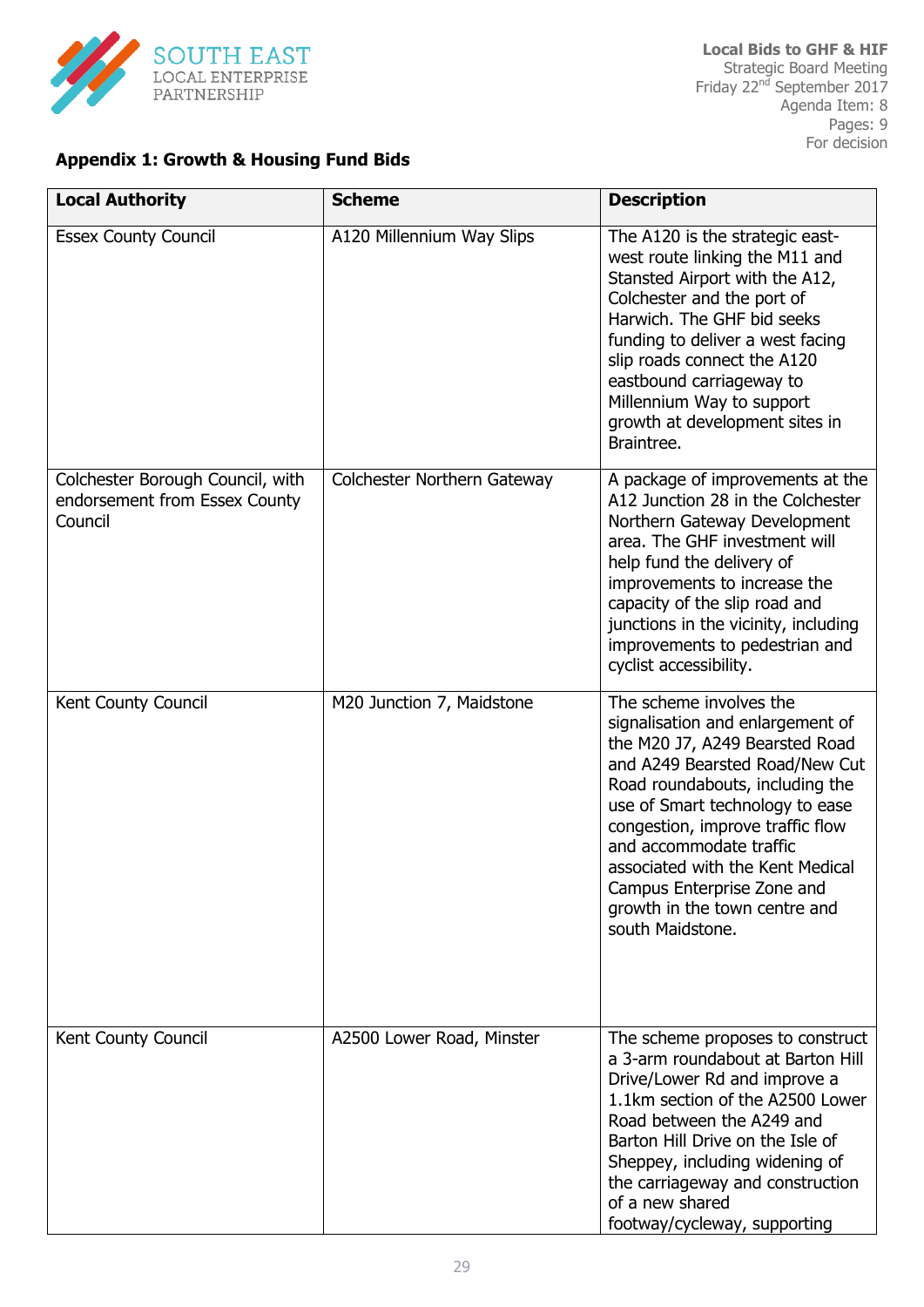

| <b>Local Authority</b> | <b>Scheme</b> | ı vi ucusivii<br><b>Description</b>                                             |
|------------------------|---------------|---------------------------------------------------------------------------------|
|                        |               | future growth and transforming<br>the journey experience for all<br>road users. |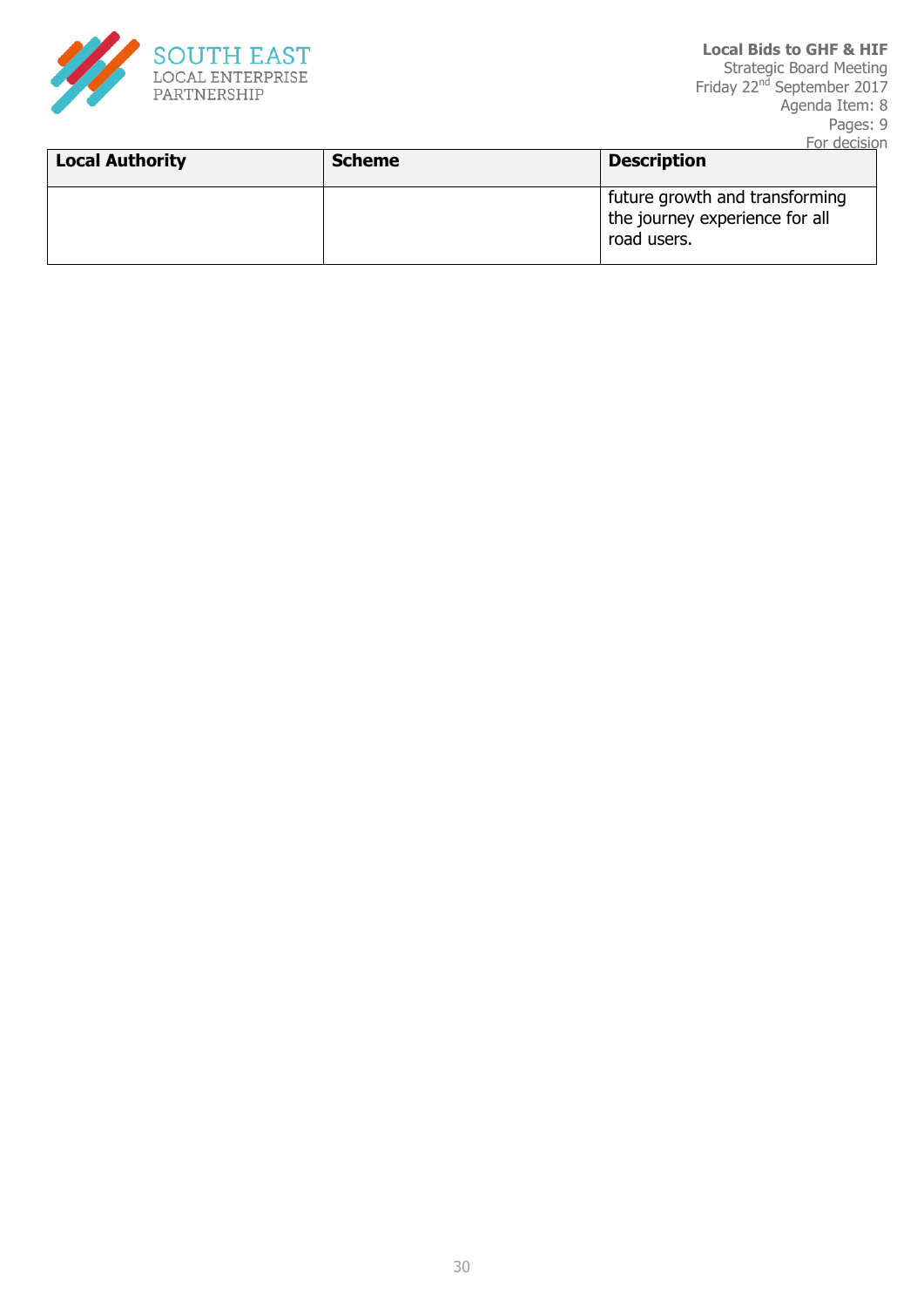

#### **Appendix 2: Housing Infrastructure Fund**:

### **Emerging Forward Fund Bids (as of 13th September 2017)**

| County /<br><b>District</b>  | <b>Scheme</b>                                         | <b>Description</b>                                                                                                                                                                                                                                                                                                             | <b>Indicative</b><br>number of<br>homes<br>unlocked |
|------------------------------|-------------------------------------------------------|--------------------------------------------------------------------------------------------------------------------------------------------------------------------------------------------------------------------------------------------------------------------------------------------------------------------------------|-----------------------------------------------------|
| Kent CC<br>Shepway           | Otterpool Park<br>Garden Town                         | Otterpool Park is a new garden town of up to<br>12,000 homes and 85 hectares of employment<br>land. It will include land for employment,<br>schools, shops, health facilities and abundant<br>green space.                                                                                                                     | Up to<br>12,000.                                    |
| Kent CC<br>Swale             | Swale Transport<br>Infrastructure<br>Junction 5a Plus | Swale Transport Infrastructure consists of a<br>package of major highway schemes imperative to<br>enabling delivery of the Swale Local Plan<br>(adopted 2017).                                                                                                                                                                 | Up to<br>12,000                                     |
| East Sussex<br>CC<br>Wealden | <b>Weald Triangle</b>                                 | To support infrastructure development that will<br>deliver significant additional housing units in the<br>Hailsham area, incorporating<br>Primary School Hailsham<br>$\bullet$<br>Hailsham Polegate Eastbourne<br><b>Access Corridor</b><br><b>Bexhill Utilities</b>                                                           |                                                     |
| <b>Thurrock</b>              | <b>Purfleet Centre</b><br>Development                 | Bid to support infrastructure costs for Purfleet<br>centre development targeted at:<br>Land Assembly<br>Remediation<br>Replacing the level crossing with a road and<br>pedestrian bridge<br>Raising the river wall to provide adequate flood<br>defence<br>Improving station facilities<br>New Health and community facilities | $2,000+$                                            |
| Medway                       | <b>Title TBC</b>                                      | 2 major infrastructure improvements, one rail and<br>one road, to improve connections to the Hoo<br>Pennsinsular                                                                                                                                                                                                               | 7,000                                               |
| <b>Essex CC</b>              |                                                       | Essex County Council is working positively with a number of district partners and<br>stakeholders on the Forward Fund HIF opportunity. At the present time ECC are<br>working within the DCLG guidance on the prioritisation of bids. At this stage there<br>are potentially 4 bids that could be submitted.                   |                                                     |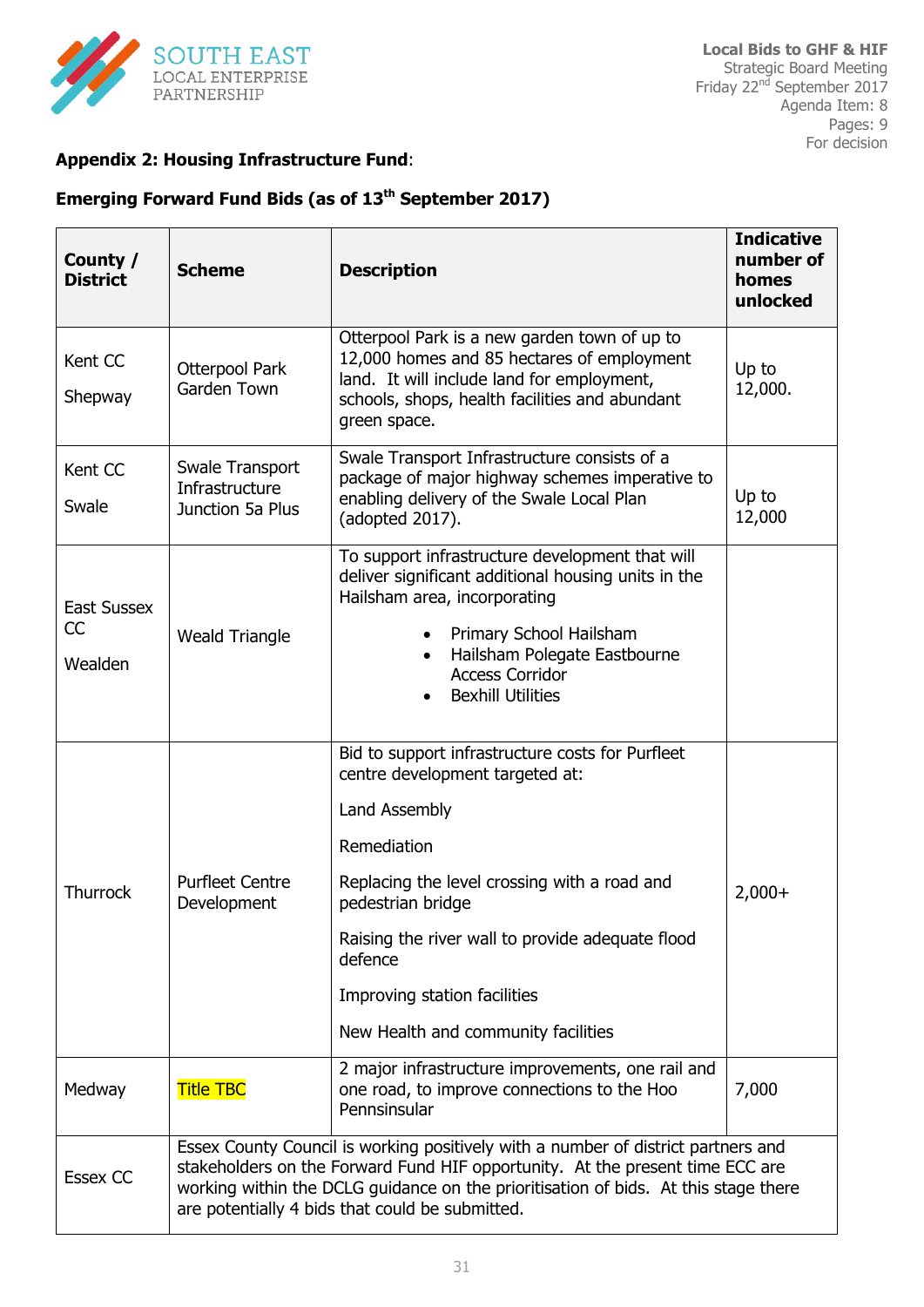

## **Emerging Marginal Viability Fund Bids (as of 13th September 2017)**

| <b>District</b>  | <b>Scheme</b>                                                                 | <b>Description</b>                                                                                                                                                                                                                                                                                                                                                                                                                                                                                                                                                                      | <b>Indicative</b><br>number of<br>homes<br>unlocked |
|------------------|-------------------------------------------------------------------------------|-----------------------------------------------------------------------------------------------------------------------------------------------------------------------------------------------------------------------------------------------------------------------------------------------------------------------------------------------------------------------------------------------------------------------------------------------------------------------------------------------------------------------------------------------------------------------------------------|-----------------------------------------------------|
|                  |                                                                               | Land remediation and assembly.                                                                                                                                                                                                                                                                                                                                                                                                                                                                                                                                                          | 350                                                 |
| Ashford          | Newtown Works                                                                 | Site allocated for major residential and<br>commercial development. Delivery has stalled<br>since 2014.                                                                                                                                                                                                                                                                                                                                                                                                                                                                                 |                                                     |
| Basildon         | <b>Basildon Town</b><br>Centre - Car Park<br>2 and East Square<br>Development | The proposed development will bring forward a<br>significant increase to town centre car parking<br>capacity (c. 1,000 spaces) part of which will be<br>dedicated residential car parking to support<br>bringing forward increased density for housing<br>development sites identified within the town<br>centre masterplan within both private and public<br>ownership.                                                                                                                                                                                                                | 300                                                 |
| <b>Braintree</b> | West of Braintree<br>Garden Community                                         | Highways improvements to provide additional<br>network capacity and multiple site access points,<br>including new and improved site access from the<br>A120 and improvements to the B1256.<br>Intervention enables acceleration and addresses<br>market failure (removing funding obstacle,<br>boosting trajectory, and overcoming access<br>limitations). Relates to key project in DCLG's<br>Garden Towns & Villages programme.                                                                                                                                                       | <b>TBC</b>                                          |
| Chelmsford       | <b>Chelmer Waterside</b>                                                      | Funding is being sought for a new link road to<br>enable the delivery of Chelmer Waterside $-$ a key<br>strategic growth site identified within<br>Chelmsford's Local Plan. Comprising seven city<br>centre sites, Chelmer Waterside is Chelmsford's<br>largest remaining brownfield site, with the<br>potential to deliver over 1000 new homes.                                                                                                                                                                                                                                        | 1000                                                |
| Colchester       | Hythe Legacy<br>Development                                                   | The proposals for redevelopment of two sites at<br>the Hythe offer an exciting opportunity to bring to<br>life an area of brownfield land that has previously<br>been undevelopable due to environmental issues<br>such as contamination and lack of infrastructure.<br>Delivering this innovative scheme will see<br>significant new homes for the area and active<br>sports facilities with educational opportunities for<br>young people, this could stimulate further<br>investment into the area and will mean that the<br>Hythe is better connected to the rest of the<br>borough |                                                     |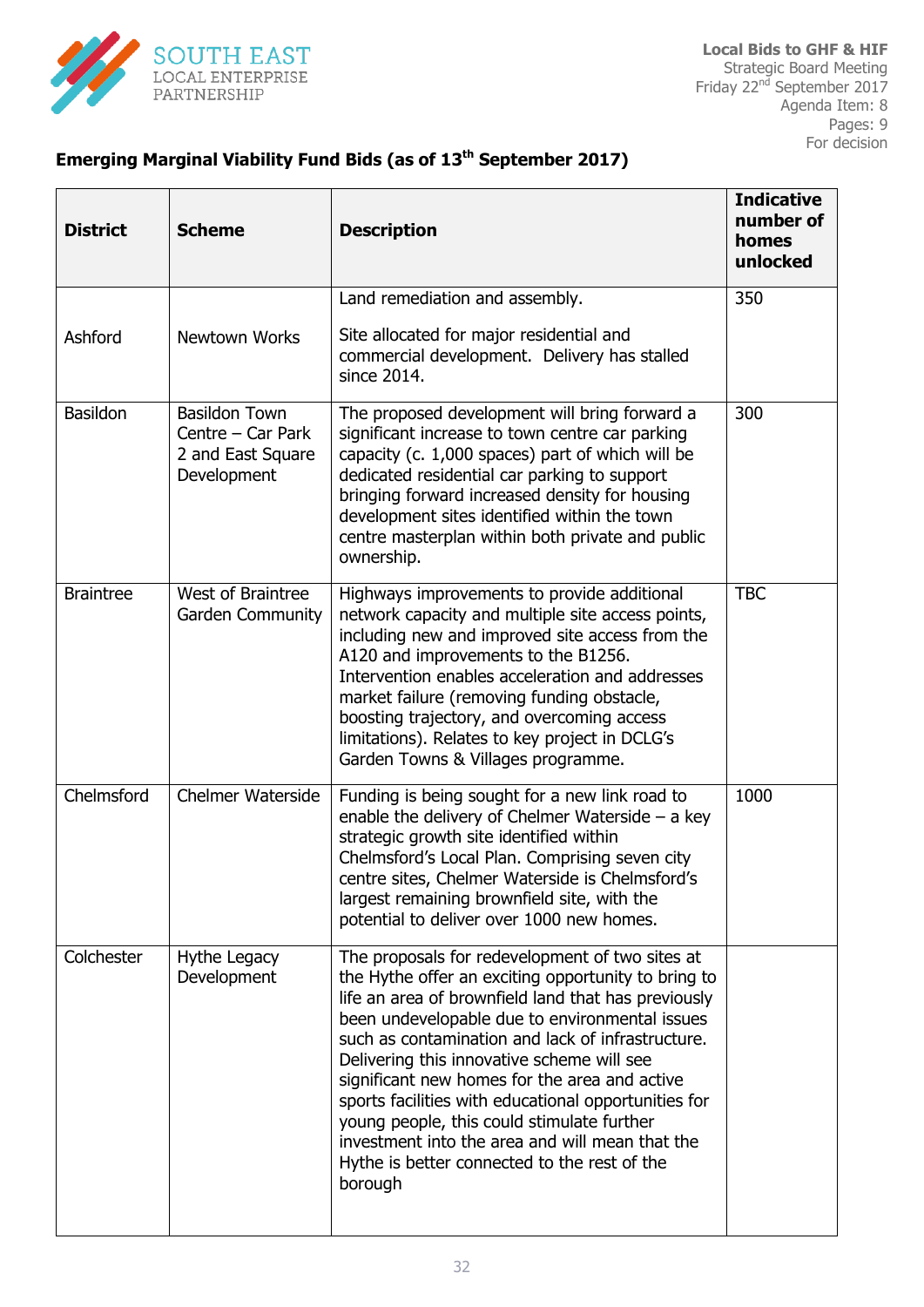

| <b>District</b>                        | <b>Scheme</b>                                                               | <b>Description</b>                                                                                                                                                                                                                                                                                                                                                                                                                                                                           | <b>Indicative</b><br>number of<br>homes<br>unlocked |  |
|----------------------------------------|-----------------------------------------------------------------------------|----------------------------------------------------------------------------------------------------------------------------------------------------------------------------------------------------------------------------------------------------------------------------------------------------------------------------------------------------------------------------------------------------------------------------------------------------------------------------------------------|-----------------------------------------------------|--|
| Colchester                             | Northern Gateway<br>Housing and<br><b>Employment Land</b><br>Infrastructure | The project seeks to provide the necessary<br>connectivity infrastructure to enable the<br>development of 560 new housing units, including<br>an extra care village plus 450,000sq ft of<br>employment space within the expanding Northern<br>Gateway area. These ambitious proposals will<br>complement other private sector developments<br>coming forward in the Gateway which include a<br>new cinema, active leisure units and hotel, a new<br>David Lloyd centre which opened in 2016. | 560                                                 |  |
| Dover                                  | <b>Bus Rapid Transit</b>                                                    | Highways & transport<br>Necessary highways and transportation<br>infrastructure required to serve major residential<br>expansion of Whitfield, connecting new homes<br>with Dover Town Centre and Dover Priority<br>Railway Station.                                                                                                                                                                                                                                                         | <b>TBC</b>                                          |  |
| Eastbourne                             | Bedfordwell Road,<br>Eastbourne                                             | Discussions currently underway with the HCA to<br>develop a bid for infrastructure to improve the<br>viability of the site                                                                                                                                                                                                                                                                                                                                                                   | 102                                                 |  |
| Gravesham                              | <b>Grove Road</b>                                                           | Land assembly<br>Site purchase to enable delivery of a new access<br>road and accelerate housing delivery, as<br>demonstrated through master planning funded by<br>One Public Estate. Existing landowners include<br>Gravesham Borough Council, KCC and the<br>Environment Agency.                                                                                                                                                                                                           | Up to 984                                           |  |
| Joint Bid-<br>Colchester &<br>Tendring | Tendring<br><b>Colchester Borders</b><br>Garden Community                   | Highways improvements & site access via<br>provision of a new A120 to A133 link road<br>together with one at grade junction for the<br>Garden Community, an at grade roundabout with<br>A133 and grade separated dumbbell roundabout<br>junction with A120. Intervention addresses known<br>site viability challenges and need for early<br>investment in local network capacity. Related to<br>key project in DCLG Garden Towns & Villages<br>programme.                                    | <b>TBC</b>                                          |  |
| Lewes                                  | North St Quarter,<br>Lewes                                                  | Discussions currently underway with the HCA to<br>develop a bid to address infrastructure challenges<br>and improve viability of the site                                                                                                                                                                                                                                                                                                                                                    | 416                                                 |  |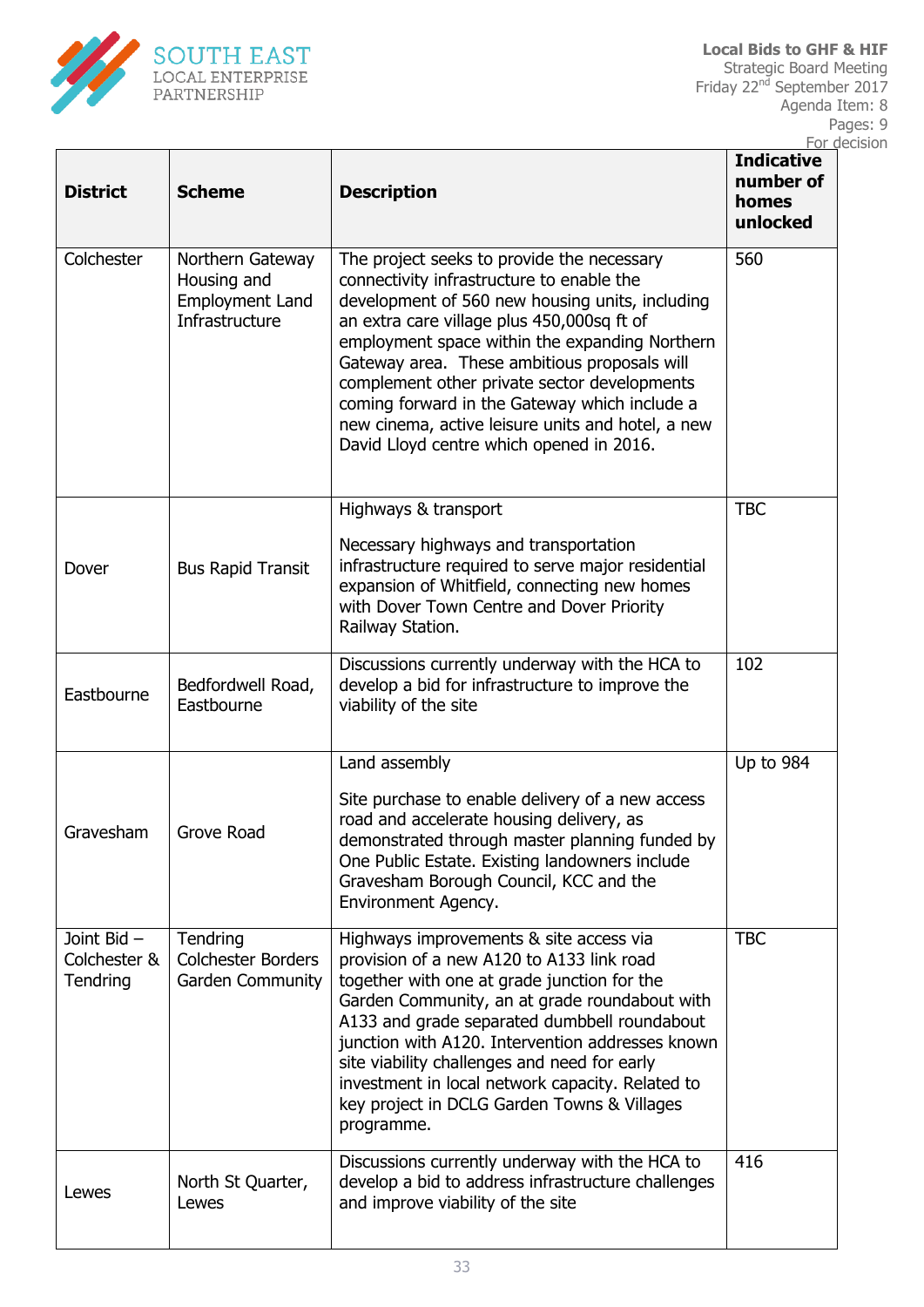

| <b>District</b> | <b>Scheme</b>                                                               | <b>Description</b>                                                                                                                                                                                                                                                                                                                                                                                                                                                                                                                                                                                                         | <u>I UI UCCISIUI</u><br><b>Indicative</b><br>number of<br>homes<br>unlocked |
|-----------------|-----------------------------------------------------------------------------|----------------------------------------------------------------------------------------------------------------------------------------------------------------------------------------------------------------------------------------------------------------------------------------------------------------------------------------------------------------------------------------------------------------------------------------------------------------------------------------------------------------------------------------------------------------------------------------------------------------------------|-----------------------------------------------------------------------------|
|                 |                                                                             | Highways & transport                                                                                                                                                                                                                                                                                                                                                                                                                                                                                                                                                                                                       | <b>TBC</b>                                                                  |
|                 |                                                                             | Refurbishment of existing bus station.                                                                                                                                                                                                                                                                                                                                                                                                                                                                                                                                                                                     |                                                                             |
| Maidstone       | <b>Bus Station</b>                                                          | Note: a clear link between the provision of a<br>refurbished bus station and the delivery of new<br>homes is yet to be demonstrated.                                                                                                                                                                                                                                                                                                                                                                                                                                                                                       |                                                                             |
| Maidstone       | Maidstone East<br>Railway<br>Station/Former<br>Royal Mail Sorting<br>Office | Highways & transport<br>Re-provision of surface level commuter car park<br>to enable delivery. The emerging Local Plan<br>allocates the site for a retail led scheme with new<br>homes and office accommodation.                                                                                                                                                                                                                                                                                                                                                                                                           | 200                                                                         |
| Maldon          | North Heybridge<br><b>Flood Alleviation</b><br>and Regeneration<br>Scheme   | Application for funding for Marginal Viability to<br>alleviate risk of flooding and improve waterside<br>sites to accelerate delivery of planned homes,<br>support delivery of affordable homes, create<br>opportunity for additional supply of homes<br>including mixed development to support local<br>economy and meet local need,<br>provide connections between urban and planned<br>suburban expansion and other improvements to<br>industrial brownfield area which improve<br>opportunities for additional funding and<br>investment to meet aims of area as detailed in<br>local masterplan.                      | <b>TBC</b>                                                                  |
| Shepway         | Former Gas Works.<br>Ship Street,<br>Folkestone                             | Land remediation<br>Brownfield site allocated for residential<br>development in an area of high housing need.                                                                                                                                                                                                                                                                                                                                                                                                                                                                                                              | 100                                                                         |
| Southend        | Better Queensway                                                            | Better Queensway will regenerate the northern<br>end of Southend town centre, including the<br>renewal of the Queensway housing estate<br>(providing a mix of over 1200 affordable and<br>private housing units), redevelopment of the retail<br>parade on Southchurch Road, and covering-over<br>of the A13 underpass to provide a new green<br>space for Southend. The bid focuses on the<br>infrastructure that will enable the housing<br>development, including transport improvements<br>and the covering over of the underpass, crucial<br>for unlocking the full economic benefits<br>associated with the project. | 1200                                                                        |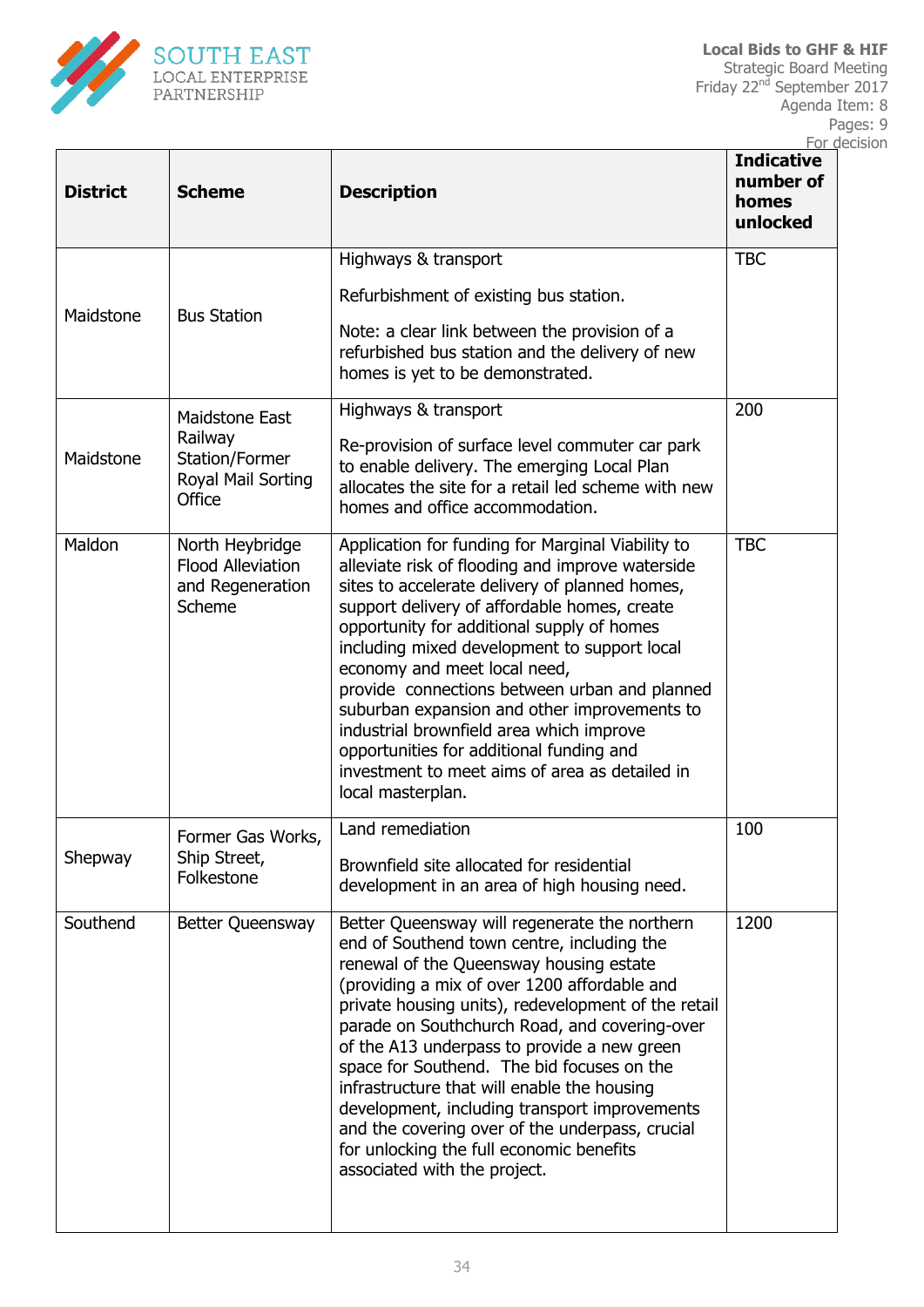

| <b>District</b>    | <b>Scheme</b>                         | <b>Description</b>                                                                                                                                                                                                                                                                                                                                    | ı vi uccisivi i<br><b>Indicative</b><br>number of<br>homes<br>unlocked |
|--------------------|---------------------------------------|-------------------------------------------------------------------------------------------------------------------------------------------------------------------------------------------------------------------------------------------------------------------------------------------------------------------------------------------------------|------------------------------------------------------------------------|
| Swale              | Queenborough and<br>Rushenden         | Education<br>Delivery of a Primary School required as part of<br>the Education mitigation for earlier phases of<br>redevelopment.                                                                                                                                                                                                                     | Up to $1,100$                                                          |
| Swale              | Lower Road                            | Highways & transport<br>Widening of a section of Lower Road between the<br>A249 and Barton Hill Drive, Minster-on-Sea,<br>Sheppey. The scheme will tie into the LGF3-<br>funded scheme to convert the junction of Barton<br>Hill Drive and Lower Road from traffic signals to a<br>roundabout. Facilitates 104,000 sq. m of mixed<br>use development. | 620                                                                    |
| Thanet             | Haine Road<br>Roundabout              | New roundabout at Haine Road Manston Road to<br>delivery 785 homes in accordance with approved<br>development                                                                                                                                                                                                                                         | 785                                                                    |
| Thanet             | Columbus Avenue<br>Road Link          | New Columbus Avenue road link and roundabout<br>to Manston Road to facilitate strategic allocations<br>of housing sites.                                                                                                                                                                                                                              | <b>TBC</b>                                                             |
| Thanet             | Potential local<br>highway scheme     | Highways & transport<br>To be confirmed.                                                                                                                                                                                                                                                                                                              | <b>TBC</b>                                                             |
| <b>Thurrock</b>    | <b>Purfleet Centre</b><br>Development | Bid to support assembly/demolition, utility and<br>other infrastructure costs to mitigate loss of open<br>space                                                                                                                                                                                                                                       | 250<br>(combined)                                                      |
| <b>Thurrock</b>    | Chadwell St Mary                      | Bid to support abnormal utility costs                                                                                                                                                                                                                                                                                                                 |                                                                        |
| Tunbridge<br>Wells | Woodsgate Corner                      | Highways & transport<br>Former LGF3 submission. A proposed roundabout<br>scheme to replace an existing signalised junction<br>on the A264, a key arterial route into/out of<br>Tunbridge Wells town centre. By 2026 the project<br>will facilitate the delivery of 1,800 jobs.                                                                        | 1,500                                                                  |